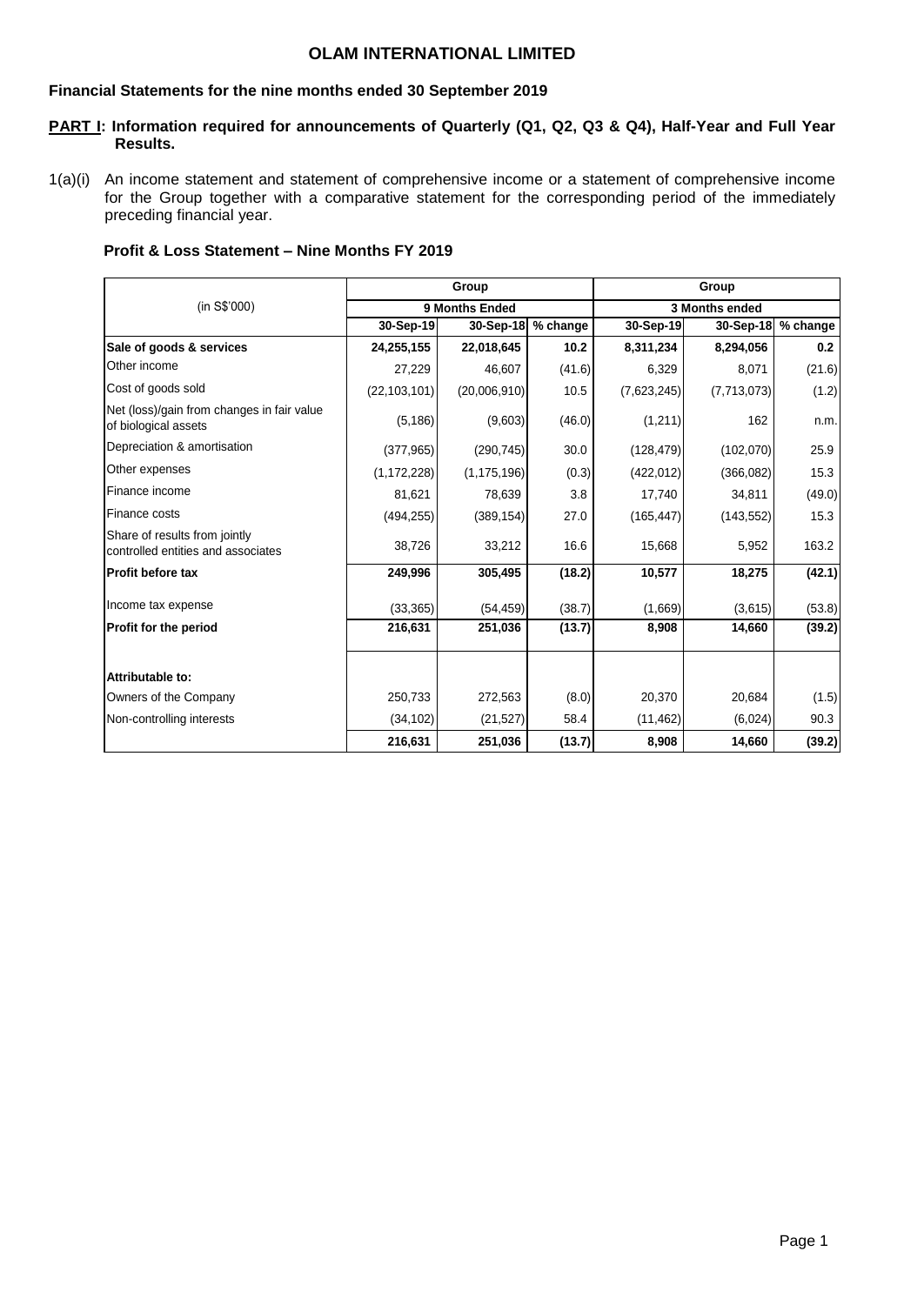1(a)(ii) A statement of comprehensive income for the ("Group") - Olam International Limited ("Company") and its subsidiaries together with a comparative statement for the corresponding period of the immediately preceding financial year.

|                                                                                      | Group          |            |           | Group          |
|--------------------------------------------------------------------------------------|----------------|------------|-----------|----------------|
| (in S\$'000)                                                                         | 9 Months Ended |            |           | 3 Months ended |
|                                                                                      | 30-Sep-19      | 30-Sep-18  | 30-Sep-19 | 30-Sep-18      |
| Profit for the period                                                                | 216,631        | 251,036    | 8,908     | 14,660         |
| <b>Other Comprehensive Income:</b>                                                   |                |            |           |                |
| Net loss on fair value changes during the period                                     | (14, 701)      | (201, 365) | (18, 818) | (45, 830)      |
| Recognised in the profit and loss account on<br>occurrence of hedged transactions    | (68, 616)      | (17, 386)  | (18, 591) | (344)          |
| Foreign currency translation adjustment                                              | 55,910         | 70,949     | 72,460    | 9,654          |
| Share of other comprehensive income of jointly<br>controlled entities and associates | (25, 810)      | (29, 359)  | (23, 468) | (13, 846)      |
| Other comprehensive income                                                           | (53, 217)      | (177, 161) | 11,583    | (50, 366)      |
| <b>Total comprehensive income</b>                                                    | 163,414        | 73,875     | 20,491    | (35, 706)      |
| Attributable to:                                                                     |                |            |           |                |
| Owners of the Company                                                                | 201,607        | 101,077    | 30,171    | (22, 714)      |
| Non-controlling interests                                                            | (38, 193)      | (27, 202)  | (9,680)   | (12, 992)      |
|                                                                                      | 163,414        | 73,875     | 20,491    | (35,706)       |

## **Statement of Comprehensive Income – Nine Months FY 2019**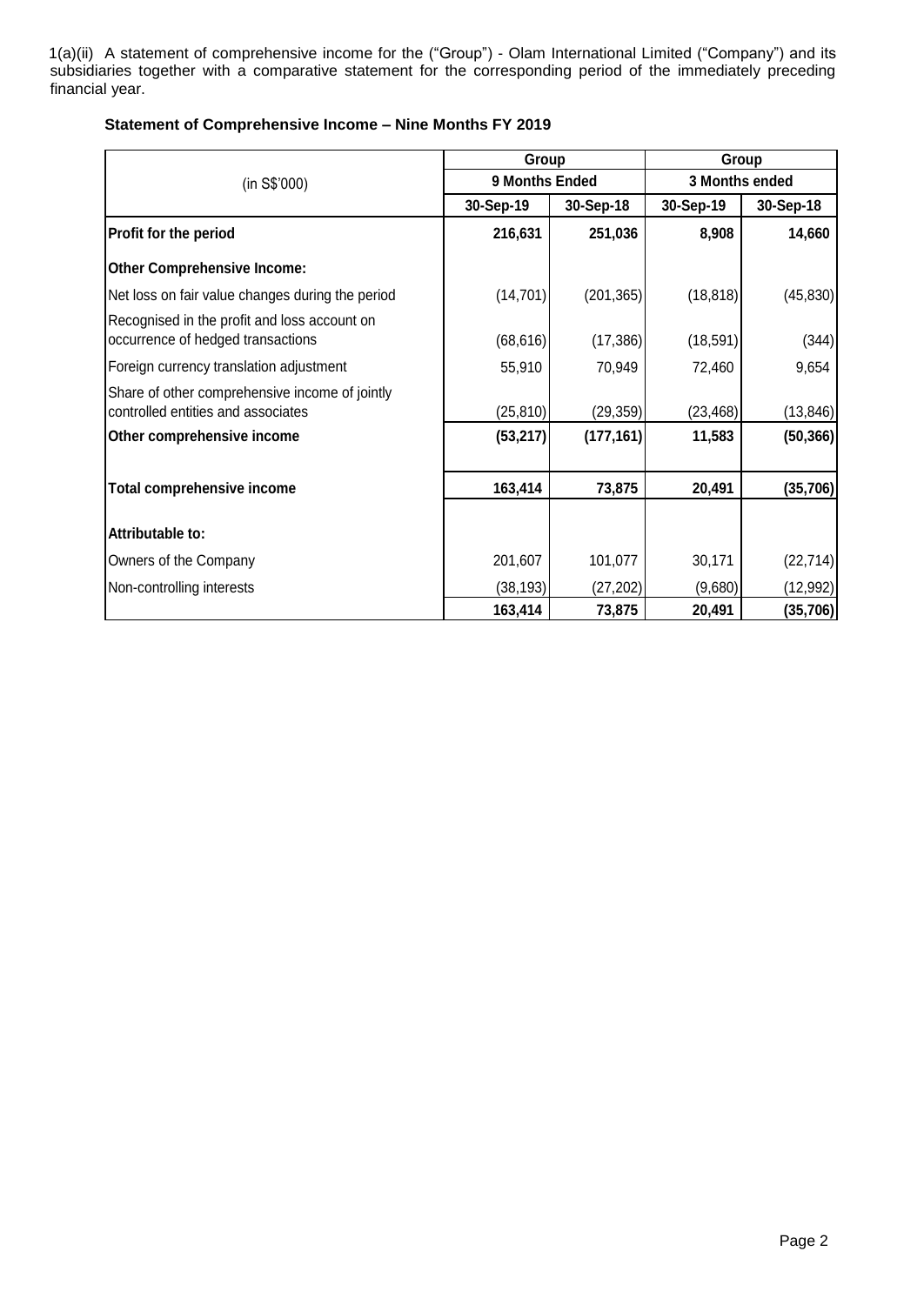1(b)(i) A statement of financial position (for the Issuer and Group), together with a comparative statement as at the end of the immediately preceding financial year.

## **Statement of financial position as at 30 September 2019**

|                                                  |                      | Group                |               | <b>Company</b> |
|--------------------------------------------------|----------------------|----------------------|---------------|----------------|
| (in S\$'000)                                     | 30-Sep-19            | 31-Dec-18            | 30-Sep-19     | 31-Dec-18      |
| <b>Non-current assets</b>                        |                      |                      |               |                |
| Property, plant and equipment                    | 5,919,353            | 5,809,948            | 10,177        | 10,722         |
| Right-of-use assets                              | 639,271              |                      | 23,204        |                |
| Intangible assets                                | 1,194,835            | 1,199,912            | 300,235       | 290,058        |
| <b>Biological assets</b>                         | 400,544              | 511,931              |               |                |
| Investment in subsidiary companies               |                      |                      | 7,340,177     | 7,001,031      |
| Interests in jointly controlled entities and     |                      |                      |               |                |
| associates                                       | 710,112              | 691,692              | 449,151       | 439,099        |
| Long term investment                             | 101,668              | 135,777              | 101,668       | 135,777        |
| Deferred tax assets                              | 154,737              | 166,785              |               |                |
| Other non-current assets                         | 36,050               | 27,786               |               |                |
|                                                  | 9,156,570            | 8,543,831            | 8,224,612     | 7,876,687      |
| <b>Current assets</b>                            |                      |                      |               |                |
| Amounts due from subsidiary companies            |                      |                      | 3,869,657     | 3,988,713      |
| Trade receivables                                | 2,343,346            | 2,435,168            | 1,132,922     | 1,307,958      |
| Inventories                                      | 6,375,751            | 6,468,157            | 1,745,248     | 1,608,225      |
| Advance payments to suppliers                    | 774,991              | 805,472              | 105,078       | 44,457         |
| Advance payments to subsidiary companies         |                      |                      | 805,763       | 1,816,605      |
| Cash and short-term fixed deposits               | 2,757,390            | 2,480,374            | 1,075,978     | 891,379        |
| Derivative financial instruments                 | 1,986,818            | 1,835,043            | 1,450,354     | 1,317,899      |
| Other current assets                             | 982,422              | 878,772              | 253,505       | 205,968        |
| <b>Current liabilities</b>                       | 15,220,718           | 14,902,986           | 10,438,505    | 11,181,204     |
| Trade payables and accruals                      | (3,946,889)          | (3,633,860)          | (2,368,258)   | (2,352,435)    |
| Margin accounts with brokers                     | (98, 690)            | (121, 017)           | (165, 410)    | (168, 499)     |
| Borrowings                                       | (6,042,167)          | (4,766,411)          | (3, 156, 808) | (2,891,457)    |
| Lease liabilities                                | (80, 102)            | (10, 710)            | (12, 638)     |                |
| Derivative financial instruments                 | (1,091,667)          | (928, 631)           | (894, 882)    | (688, 823)     |
| Provision for taxation                           | (180, 689)           | (151, 994)           | (25, 498)     | (26, 954)      |
| Other current liabilities                        | (530, 578)           | (456, 399)           | (103, 676)    | (100, 003)     |
|                                                  | (11, 970, 782)       | (10,069,022)         | (6,727,170)   | (6, 228, 171)  |
|                                                  |                      |                      |               |                |
| <b>Net current assets</b>                        | 3,249,936            | 4,833,964            | 3,711,335     | 4,953,033      |
| <b>Non-current liabilities</b>                   |                      |                      |               |                |
| Deferred tax liabilities                         | (365, 987)           | (422, 625)           | (553)         | (2,957)        |
| Borrowings                                       | (5, 129, 999)        | (6,407,718)          | (3,219,575)   | (4, 478, 115)  |
| Lease liabilities                                | (566, 705)           | (83, 396)            | (11, 013)     |                |
|                                                  | (6,062,691)          | (6,913,739)          | (3,231,141)   | (4,481,072)    |
|                                                  |                      |                      |               |                |
| <b>Net assets</b>                                | 6,343,815            | 6,464,056            | 8,704,806     | 8,348,648      |
| Equity attributable to owners of the             |                      |                      |               |                |
| Company                                          |                      |                      |               |                |
| Share capital                                    | 3,748,994            | 3,748,994            | 3,748,994     | 3,748,994      |
| Treasury shares                                  | (158, 807)           | (166, 280)           | (158, 807)    | (166, 280)     |
| Capital securities                               | 1,032,205            | 1,046,406            | 1,032,205     | 1,046,406      |
| Reserves                                         | 1,604,395            | 1,696,246            | 4,082,414     | 3,719,528      |
|                                                  | 6,226,787            | 6,325,366            | 8,704,806     | 8,348,648      |
| Non-controlling interests<br><b>Total equity</b> | 117,028<br>6,343,815 | 138,690<br>6,464,056 | 8,704,806     | 8,348,648      |
|                                                  |                      |                      |               |                |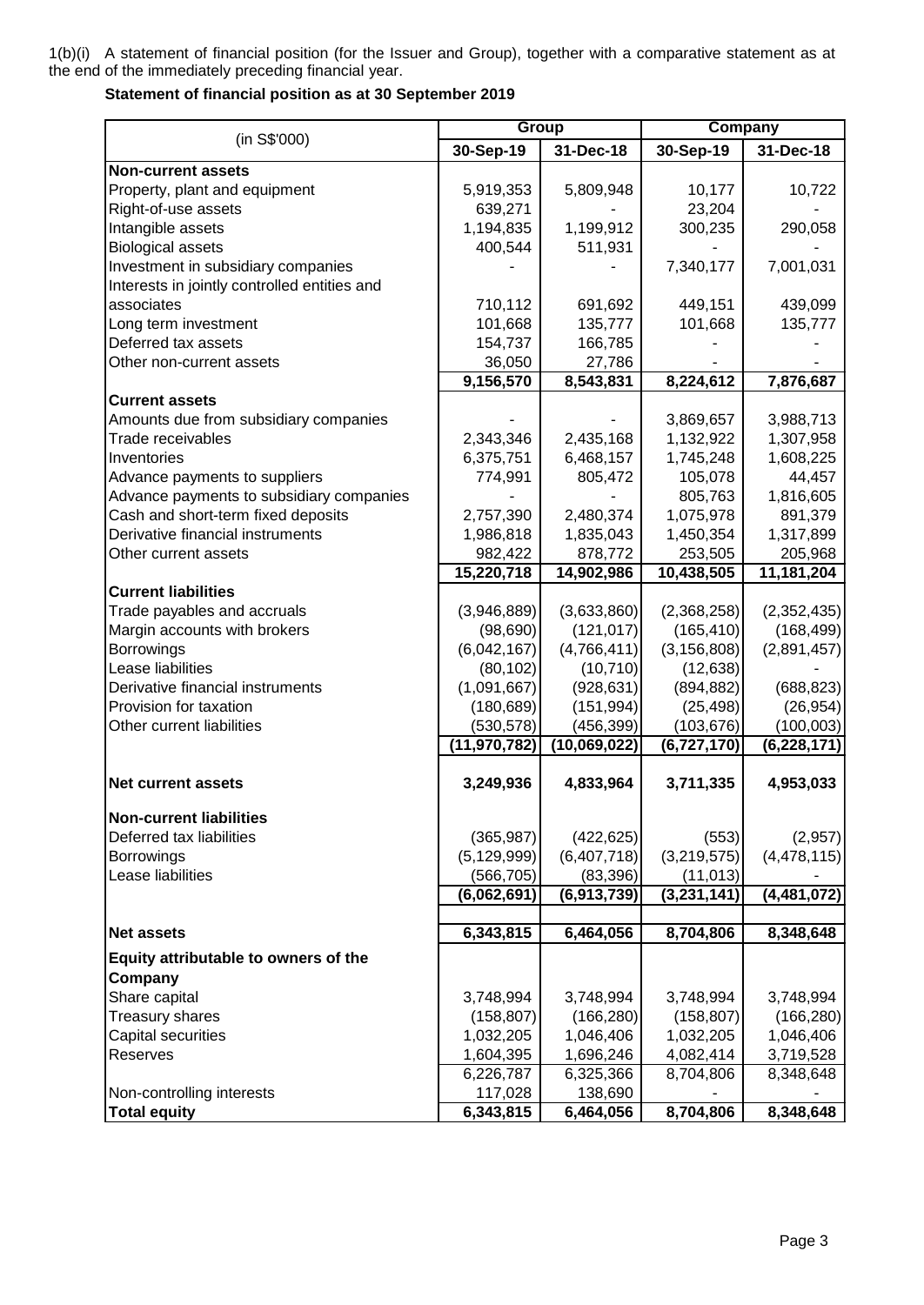1(b)(ii) Aggregate amount of Group's borrowings and debt securities.

# **Amounts repayable in one year or less or on demand**

|                   | 30-Sep-19                |                  | 31-Dec-18      |                  |
|-------------------|--------------------------|------------------|----------------|------------------|
|                   | <b>Secured</b>           | <b>Unsecured</b> | <b>Secured</b> | <b>Unsecured</b> |
|                   | (in S\$'000)             | (in S\$'000)     | (in S\$'000)   | (in S\$'000)     |
| Overdrafts        |                          | 153,574          |                | 84,161           |
| Loans             | 76,971                   | 4,737,159        | 74,627         | 3,858,156        |
| Medium term notes | -                        | 730,479          |                | 749,467          |
| Lease liabilities | $\overline{\phantom{a}}$ | 80,102           |                | 10,710           |
| <b>Bonds</b>      | -                        | 343,984          |                |                  |
| Total             | 76,971                   | 6,045,298        | 74,627         | 4,702,494        |

**Amounts repayable after one year**

|                                  | 30-Sep-19      |              | 31-Dec-18      |                  |  |  |
|----------------------------------|----------------|--------------|----------------|------------------|--|--|
|                                  | <b>Secured</b> | Unsecured    | <b>Secured</b> | <b>Unsecured</b> |  |  |
|                                  | (in S\$'000)   | (in S\$'000) | (in S\$'000)   | (in S\$'000)     |  |  |
| Medium / long term loans         | 106,644        | 2,212,856    | 88,632         | 2,753,687        |  |  |
| Medium term notes                |                | 2,689,665    |                | 3,220,467        |  |  |
| <b>Bonds</b>                     |                |              |                | 339,064          |  |  |
| Long term loans from third party |                | 120,834      |                | 5,868            |  |  |
| Lease liabilities                | ٠              | 566,705      | ۰              | 83,396           |  |  |
| <b>Total</b>                     | 106,644        | 5,590,060    | 88,632         | 6,402,482        |  |  |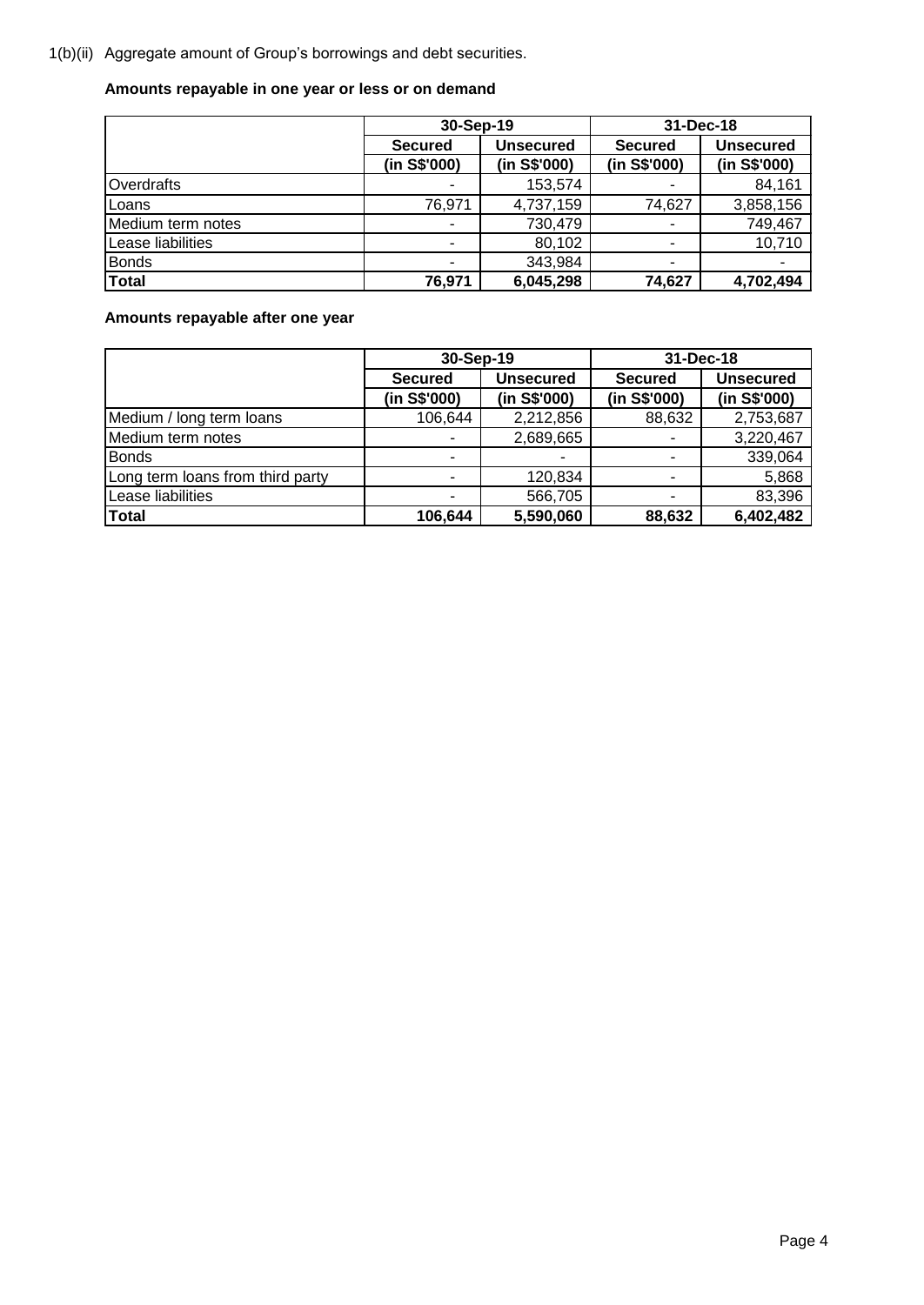1(c) A statement of cash flows (for the Group), together with a comparative statement for the corresponding period of the immediately preceding financial year is as follows:-

|                                                                                                                         |                     | Group                 |                    | Group                |
|-------------------------------------------------------------------------------------------------------------------------|---------------------|-----------------------|--------------------|----------------------|
| (in S\$'000)                                                                                                            |                     | 9 Months Ended        |                    | 3 Months ended       |
|                                                                                                                         | 30-Sep-19           | 30-Sep-18             | 30-Sep-19          | 30-Sep-18            |
| Cash flow from operating activities                                                                                     |                     |                       |                    |                      |
| <b>Profit before taxation</b>                                                                                           | 249,996             | 305,495               | 10,577             | 18,275               |
| Adjustments for:                                                                                                        |                     |                       |                    |                      |
| Allowance for doubtful debts                                                                                            | 15,781              | 14,748                | 4,763              | 3,826                |
| Amortisation of intangible assets, depreciation of property, plant                                                      |                     |                       |                    |                      |
| and equipment and depreciation of right-of-use assets                                                                   | 377,965             | 290,745               | 128,479            | 102,070              |
| Cost of share-based payment                                                                                             | 19,223              | 15,337                | 8,451              | 5,755                |
| Fair value of biological assets                                                                                         | 5,186               | 9,603                 | 1,211              | (162)                |
| Gain on disposal of subsidiary                                                                                          | (588)               | (5,737)               |                    |                      |
| Loss on disposal of jointly controlled entity                                                                           | 1,159               | 24,200                | 7                  |                      |
| Loss/(gain) on disposal of property, plant and equipment and                                                            | 7,479               | (21, 429)             | 4,868              | (1,869)              |
| intangible assets                                                                                                       |                     |                       |                    |                      |
| Interest income                                                                                                         | (81,621)            | (78, 639)             | (17, 740)          | (34, 811)            |
| Interest expense                                                                                                        | 494,255             | 389,154               | 165,447            | 143,552              |
| Inventories written down, net                                                                                           | 24,297              | 5,220                 | 14,025             | (934)                |
| Share of results from jointly controlled entities and associates                                                        | (38, 726)           | (33, 212)             | (15,668)           | (5,952)              |
| Operating cash flow before reinvestment in working capital                                                              | 1,074,406           | 915,485<br>304,310    | 304,420            | 229,750              |
| Decrease in inventories<br>Decrease/(increase) in receivables and other current assets                                  | 165,032             |                       | 360,672            | 888,178              |
| Decrease/(increase) in advance payments to suppliers                                                                    | 57,401              | (697, 382)            | (442, 466)         | (327, 788)           |
| (Increase)/decrease in margin account with brokers                                                                      | 46,539<br>(25, 372) | (109, 305)<br>468,547 | 127,285<br>230,750 | (71, 408)<br>186,906 |
| Increase/(decrease) in payables and other current liabilities                                                           | 452,635             | 304,495               | (345, 266)         | (17, 170)            |
| Cash flow generated from operations                                                                                     | 1,770,641           | 1,186,150             | 235,395            | 888,468              |
| Interest income received                                                                                                | 81,621              | 78,639                | 17,740             | 34,811               |
| Interest expense paid                                                                                                   | (493, 362)          | (394, 756)            | (165, 169)         | (147, 332)           |
| Tax paid                                                                                                                | (92, 303)           | (124, 212)            | (40, 529)          | (33, 691)            |
| Net cash flow generated from operating activities                                                                       | 1,266,597           | 745,821               | 47,437             | 742,256              |
|                                                                                                                         |                     |                       |                    |                      |
| Cash flow from investing activities                                                                                     |                     |                       |                    |                      |
| Proceeds from disposal of property, plant and equipment                                                                 | 5,603               | 58,768                | 575                | 4,833                |
| Purchase of property, plant and equipment                                                                               | (430, 644)          | (467, 033)            | (144, 344)         | (139, 173)           |
| Purchase of intangible assets                                                                                           | (13, 715)           | (9, 171)              | (5,784)            | (5,072)              |
| Acquisition of subsidiaries, net of cash acquired<br>Investment/loan to associates and jointly controlled entities, net | (66, 326)           | (31,688)              | 640                | (294)                |
| Dividends received from jointly controlled entity and associate                                                         | (4, 583)<br>4,283   | 89,977<br>733         | 4,283              | 165,985<br>733       |
| Proceeds on disposal of intangible asset                                                                                |                     | 2,642                 |                    |                      |
| Proceeds from disposal of jointly controlled entity                                                                     | 3,922               | 195,049               |                    |                      |
| Proceeds from divestment of subsidiary                                                                                  | 1,817               | 17,228                |                    |                      |
| Net cash flow (used in)/generated from investing activities                                                             | (499,643)           | (143, 495)            | (144, 630)         | 27,012               |
| Cash flow from financing activities                                                                                     |                     |                       |                    |                      |
| Dividends paid on ordinary shares by the Company                                                                        | (238, 606)          | (237, 728)            | (110, 427)         | (111,061)            |
| (Repayment)/proceeds from borrowings, net                                                                               | (197, 523)          | 294,253               | (750, 212)         | (432, 284)           |
| Repayment of lease liabilities                                                                                          | (58, 700)           |                       | (21, 895)          |                      |
| Proceeds from issuance of shares on exercise of share options                                                           |                     | 3,006                 |                    |                      |
| Proceeds from conversion of warrants                                                                                    |                     | 71,782                |                    |                      |
| Payment from capital securities distribution                                                                            | (55, 593)           | (54, 849)             | (27, 813)          | (27, 518)            |
| Purchase of treasury shares                                                                                             | (8,274)             |                       | (3,840)            |                      |
| Net cash flow (used in)/generated from financing activities                                                             | (558, 696)          | 76,464                | (914, 187)         | (570, 863)           |
|                                                                                                                         |                     |                       |                    |                      |
| Net effect of exchange rate changes on cash and cash                                                                    |                     |                       |                    |                      |
| equivalents                                                                                                             | (811)               | (10,041)              | 29,122             | 3,233                |
| Net increase/(decrease) in cash and cash equivalents                                                                    | 207,447             | 668,749               | (982, 258)         | 201,638              |
| Cash and cash equivalents at the beginning of the period                                                                | 2,393,146           | 1,881,807             | 3,582,851          | 2,348,918            |
| Cash and cash equivalents* at the end of the period                                                                     | 2,600,593           | 2,550,556             | 2,600,593          | 2,550,556            |

\*Cash and cash equivalents include cash and bank balances, fixed deposits less overdrafts and deposits committed.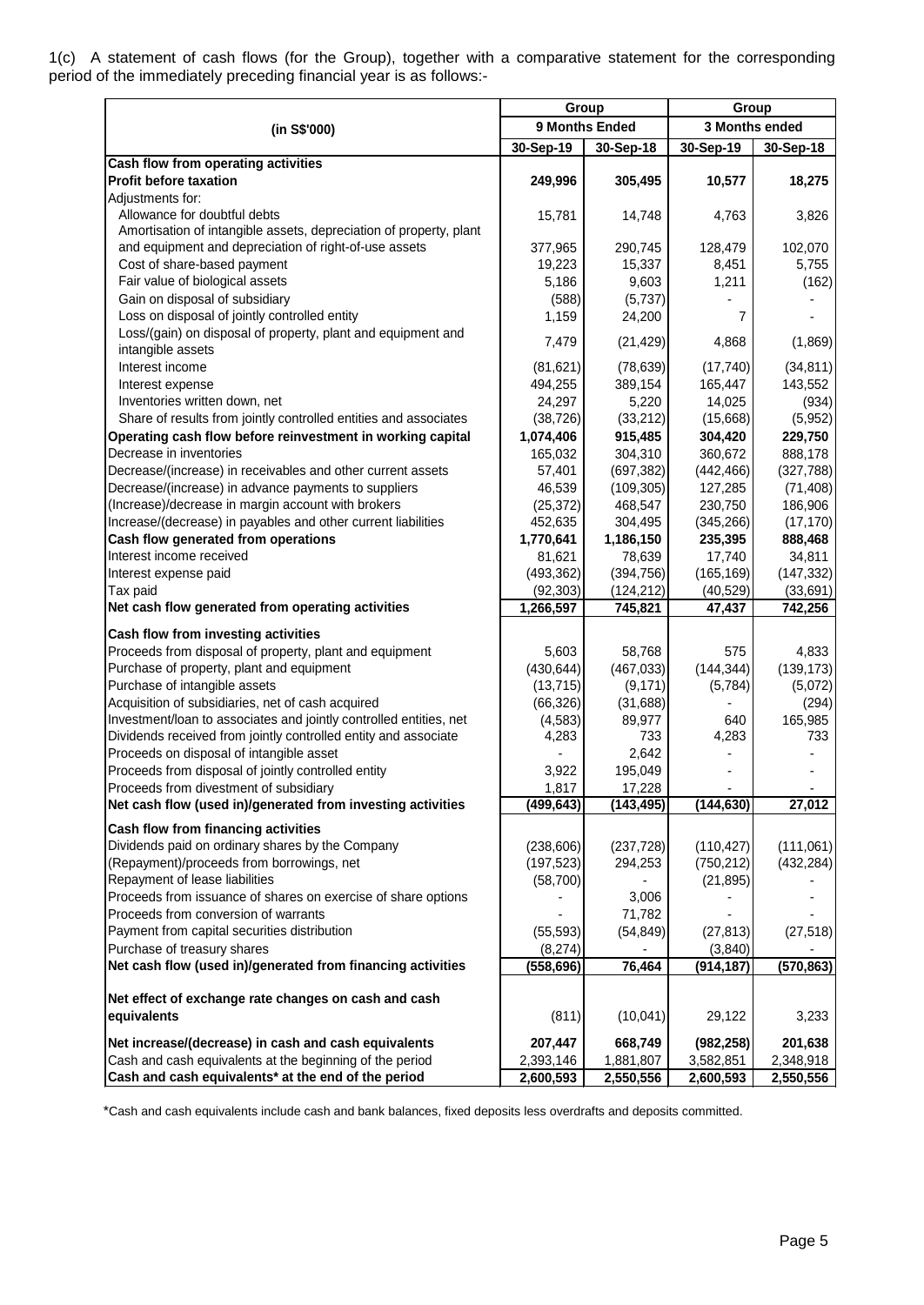1(d)(i) A statement (for the Issuer and Group) showing either (i) all changes in equity, or (ii) changes in equity other than those arising from capitalisation issues and distributions to shareholders, together with a comparative statement for the corresponding period of the immediately preceding financial year.

|                                                                                             |                            |                                     |                                 |                               |                                                          | Attributable to owners of the Company          |                                                   |                               |                                    |                     |                                                   |                                  |
|---------------------------------------------------------------------------------------------|----------------------------|-------------------------------------|---------------------------------|-------------------------------|----------------------------------------------------------|------------------------------------------------|---------------------------------------------------|-------------------------------|------------------------------------|---------------------|---------------------------------------------------|----------------------------------|
| 9 months<br>Group                                                                           | Share<br>capital<br>\$'000 | <b>Treasury</b><br>shares<br>\$'000 | Capital<br>securities<br>\$'000 | Capital<br>reserves<br>\$'000 | Foreign<br>currency<br>translation<br>reserves<br>\$'000 | Fair value<br>adjustment<br>reserves<br>\$'000 | Share-based<br>compensation<br>reserves<br>\$'000 | Revenue<br>reserves<br>\$'000 | <b>Total</b><br>reserves<br>\$'000 | Total<br>\$'000     | Non-<br>Controlling<br><b>Interests</b><br>\$'000 | Total<br><b>Equity</b><br>\$'000 |
| At 1 January 2019                                                                           | 3,748,994                  | (166, 280)                          | 1,046,406                       | 295,563                       | (1,069,917)                                              | (327, 545)                                     | 127,315                                           | 2,670,830                     | 1,696,246                          | 6,325,366           | 138,690                                           | 6,464,056                        |
| Profit for the period                                                                       |                            |                                     |                                 |                               |                                                          |                                                |                                                   | 250,733                       | 250,733                            | 250,733             | (34, 102)                                         | 216,631                          |
| Other comprehensive income<br>Net loss on fair value changes during the financial<br>period |                            |                                     |                                 |                               |                                                          | (14, 701)                                      |                                                   |                               | (14, 701)                          | (14, 701)           |                                                   | (14, 701)                        |
| Recognised in the profit and loss account on                                                |                            |                                     |                                 |                               |                                                          |                                                |                                                   |                               |                                    |                     |                                                   |                                  |
| occurrence of hedged transactions<br>Foreign currency translation adjustment                |                            |                                     |                                 |                               | 60,001                                                   | (68, 616)                                      |                                                   |                               | (68, 616)<br>60,001                | (68, 616)<br>60,001 | (4,091)                                           | (68, 616)<br>55,910              |
|                                                                                             |                            |                                     |                                 |                               |                                                          |                                                |                                                   |                               |                                    |                     |                                                   |                                  |
| Share of other comprehensive income of jointly<br>controlled entities and associates        |                            |                                     |                                 | $\overline{\phantom{a}}$      | (25, 810)                                                |                                                |                                                   | $\overline{\phantom{a}}$      | (25, 810)                          | (25, 810)           |                                                   | (25, 810)                        |
| Other comprehensive income for the financial                                                | $\blacksquare$             | $\sim$                              |                                 | $\sim$                        | 34,191                                                   | (83, 317)                                      | $\blacksquare$                                    | $\sim$                        | (49, 126)                          | (49, 126)           | (4,091)                                           | (53, 217)                        |
| period, net of tax                                                                          |                            |                                     |                                 |                               |                                                          |                                                |                                                   |                               |                                    |                     |                                                   |                                  |
| Total comprehensive income for the period                                                   | $\blacksquare$             |                                     |                                 | $\blacksquare$                | 34,191                                                   | (83, 317)                                      | ٠                                                 | 250,733                       | 201,607                            | 201,607             | (38, 193)                                         | 163,414                          |
| Contributions by and distributions to owners                                                |                            |                                     |                                 |                               |                                                          |                                                |                                                   |                               |                                    |                     |                                                   |                                  |
| Purchase of treasury shares                                                                 | $\overline{\phantom{a}}$   | (8,274)                             |                                 | $\overline{\phantom{a}}$      |                                                          |                                                |                                                   |                               |                                    | (8,274)             |                                                   | (8,274)                          |
| Issue of treasury shares for restricted share                                               |                            | 15,747                              |                                 | $\overline{\phantom{a}}$      |                                                          |                                                | (15, 747)                                         | $\overline{\phantom{a}}$      | (15, 747)                          |                     |                                                   |                                  |
| awards                                                                                      |                            |                                     |                                 |                               |                                                          |                                                |                                                   |                               |                                    |                     |                                                   |                                  |
| Share-based expense                                                                         |                            |                                     |                                 | $\overline{\phantom{a}}$      |                                                          |                                                | 19,223                                            | $\overline{\phantom{a}}$      | 19,223                             | 19,223              |                                                   | 19,223                           |
| Dividends on ordinary shares                                                                |                            |                                     |                                 |                               |                                                          |                                                |                                                   | (238, 606)                    | (238, 606)                         | (238, 606)          | $\blacksquare$                                    | (238, 606)                       |
| Accrued capital securities distribution                                                     |                            |                                     | 41,392                          |                               |                                                          |                                                |                                                   | (41, 392)                     | (41, 392)                          |                     |                                                   |                                  |
| Payment of capital securities distribution                                                  |                            |                                     | (55, 593)                       | $\overline{\phantom{a}}$      |                                                          |                                                |                                                   |                               |                                    | (55, 593)           |                                                   | (55, 593)                        |
| Total contributions by and distributions to                                                 |                            | 7,473                               | (14, 201)                       | ٠                             |                                                          |                                                | 3,476                                             | (279, 998)                    | (276, 522)                         | (283, 250)          |                                                   | (283, 250)                       |
| owners                                                                                      |                            |                                     |                                 |                               |                                                          |                                                |                                                   |                               |                                    |                     |                                                   |                                  |
| Changes in ownership interests in<br>subsidiaries                                           |                            |                                     |                                 |                               |                                                          |                                                |                                                   |                               |                                    |                     |                                                   |                                  |
| Acquisition of non-controlling interests without a                                          |                            |                                     |                                 | (16,936)                      |                                                          |                                                |                                                   |                               | (16, 936)                          | (16,936)            | (10,005)                                          | (26, 941)                        |
| change in control                                                                           |                            |                                     |                                 |                               |                                                          |                                                |                                                   |                               |                                    |                     |                                                   |                                  |
| Acquisition of subsidiaries                                                                 | $\overline{\phantom{0}}$   |                                     |                                 |                               |                                                          |                                                |                                                   | $\overline{\phantom{a}}$      |                                    |                     | 26,536                                            | 26,536                           |
| Total changes in ownership interests in                                                     | $\sim$                     | $\sim$                              |                                 | (16, 936)                     |                                                          | ٠                                              |                                                   | $\sim$                        | (16, 936)                          | (16, 936)           | 16,531                                            | (405)                            |
| <b>subsidiaries</b>                                                                         |                            |                                     |                                 |                               |                                                          |                                                |                                                   |                               |                                    |                     |                                                   |                                  |
| Total transactions with owners in their                                                     | $\blacksquare$             | 7,473                               | (14, 201)                       | (16, 936)                     | $\blacksquare$                                           | $\blacksquare$                                 | 3,476                                             | (279,998)                     | (293, 458)                         | (300, 186)          | 16,531                                            | (283, 655)                       |
| capacity as owners                                                                          |                            |                                     |                                 |                               |                                                          |                                                |                                                   |                               |                                    |                     |                                                   |                                  |
| At 30 September 2019                                                                        | 3,748,994                  | (158, 807)                          | 1,032,205                       | 278,627                       | (1,035,726)                                              | (410, 862)                                     | 130,791                                           | 2,641,565                     | 1,604,395                          | 6,226,787           | 117,028                                           | 6,343,815                        |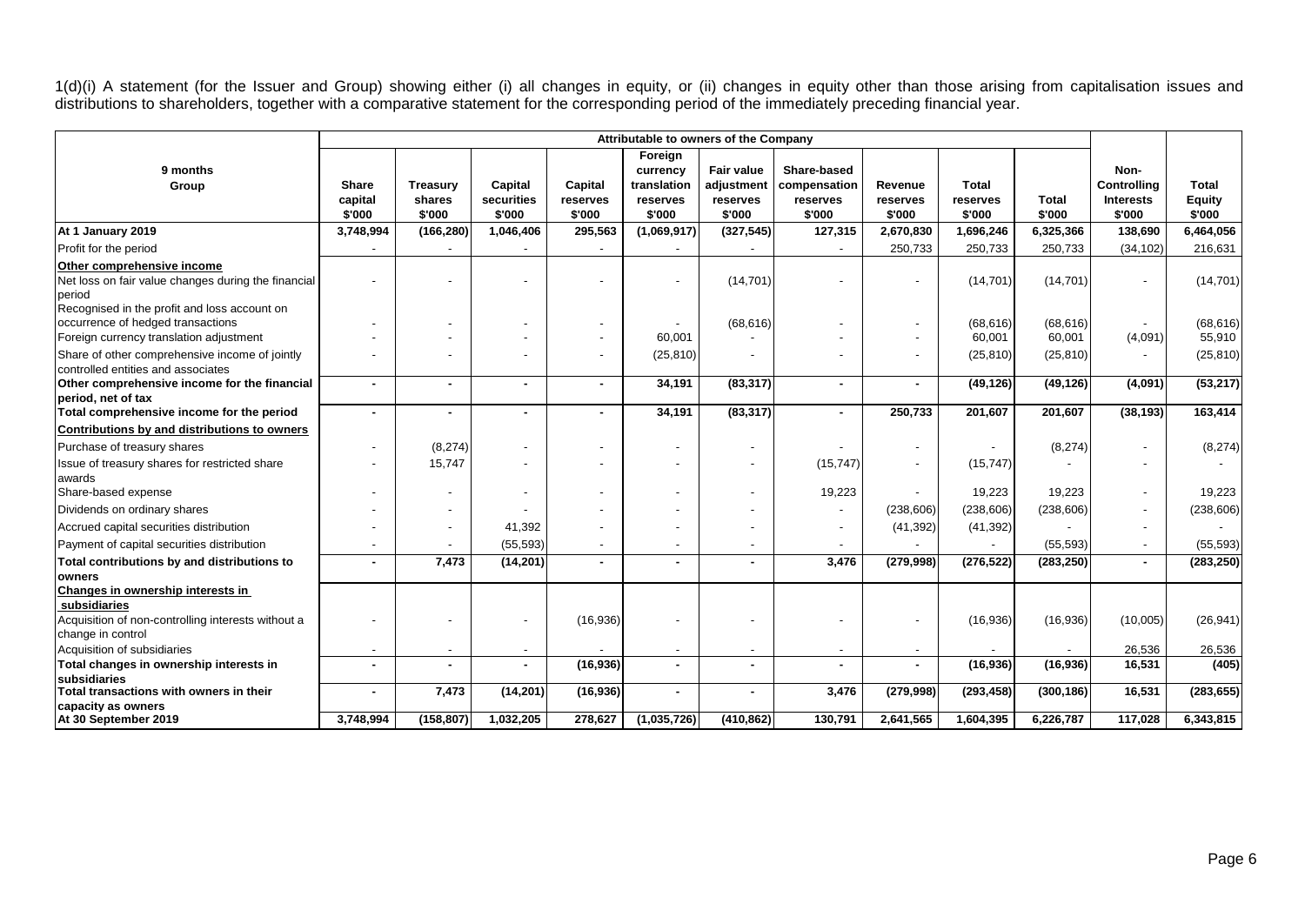|                                                                    |                          |                          |            |                          |                | Attributable to owners of the Company |              |                          |              |            |                          |               |
|--------------------------------------------------------------------|--------------------------|--------------------------|------------|--------------------------|----------------|---------------------------------------|--------------|--------------------------|--------------|------------|--------------------------|---------------|
|                                                                    |                          |                          |            |                          | Foreign        |                                       |              |                          |              |            |                          |               |
| 9 months                                                           |                          |                          |            |                          | currency       | <b>Fair value</b>                     | Share-based  |                          |              |            | Non-                     |               |
| Group                                                              | Share                    | <b>Treasury</b>          | Capital    | Capital                  | translation    | adjustment                            | compensation | Revenue                  | <b>Total</b> |            | Controlling              | <b>Total</b>  |
|                                                                    | capital                  | shares                   | securities | reserves                 | reserves       | reserves                              | reserves     | reserves                 | reserves     | Total      | <b>Interests</b>         | <b>Equity</b> |
|                                                                    | \$'000                   | \$'000                   | \$'000     | \$'000                   | \$'000         | \$'000                                | \$'000       | \$'000                   | \$'000       | \$'000     | \$'000                   | \$'000        |
| At 1 January 2018                                                  | 3,674,206                | (187, 276)               | 1,045,773  | 295,563                  | (1,006,585)    | (130, 785)                            | 136,515      | 2,616,170                | 1,910,878    | 6,443,581  | 177,448                  | 6,621,029     |
| Profit for the period                                              |                          |                          |            |                          |                |                                       |              | 272,563                  | 272,563      | 272,563    | (21, 527)                | 251,036       |
| Other comprehensive income                                         |                          |                          |            |                          |                |                                       |              |                          |              |            |                          |               |
| Net loss on fair value changes during the financial                |                          |                          |            |                          |                | (201, 365)                            |              | $\overline{\phantom{a}}$ | (201, 365)   | (201, 365) |                          | (201, 365)    |
| period                                                             |                          |                          |            |                          |                |                                       |              |                          |              |            |                          |               |
| Recognised in the profit and loss account on                       |                          |                          |            |                          |                |                                       |              |                          |              |            |                          |               |
| occurrence of hedged transactions                                  |                          |                          |            | $\overline{\phantom{a}}$ |                | (17, 386)                             |              | $\overline{\phantom{a}}$ | (17, 386)    | (17, 386)  |                          | (17, 386)     |
| Foreign currency translation adjustment                            |                          |                          |            | $\blacksquare$           | 76,624         |                                       |              | $\overline{\phantom{a}}$ | 76,624       | 76,624     | (5,675)                  | 70,949        |
| Share of other comprehensive income of jointly                     | $\overline{\phantom{a}}$ |                          |            | $\blacksquare$           | (29, 359)      |                                       |              | $\overline{\phantom{a}}$ | (29, 359)    | (29, 359)  |                          | (29, 359)     |
| controlled entities and associates                                 |                          |                          |            |                          |                |                                       |              |                          |              |            |                          |               |
| Other comprehensive income for the financial<br>period, net of tax | ٠                        | $\blacksquare$           |            | $\blacksquare$           | 47,265         | (218, 751)                            |              | $\sim$                   | (171, 486)   | (171, 486) | (5,675)                  | (177, 161)    |
| Total comprehensive income for the period                          | $\blacksquare$           | $\blacksquare$           |            | $\blacksquare$           | 47,265         | (218, 751)                            |              | 272,563                  | 101,077      | 101,077    | (27, 202)                | 73,875        |
| Contributions by and distributions to owners                       |                          |                          |            |                          |                |                                       |              |                          |              |            |                          |               |
| Issue of shares on exercise of warrants                            | 71,782                   |                          |            |                          |                |                                       |              | $\overline{\phantom{a}}$ |              | 71,782     | $\overline{\phantom{a}}$ | 71,782        |
| Issue of treasury shares on exercise of share                      | 3,006                    | 2,887                    |            |                          |                | $\overline{\phantom{a}}$              | (2,887)      | $\overline{\phantom{a}}$ | (2,887)      | 3,006      |                          | 3,006         |
| options                                                            |                          |                          |            |                          |                |                                       |              |                          |              |            |                          |               |
| Issue of treasury shares for restricted share                      | $\blacksquare$           | 20,745                   |            | $\blacksquare$           |                |                                       | (20, 745)    | $\sim$                   | (20, 745)    |            |                          |               |
| awards                                                             |                          |                          |            |                          |                |                                       |              |                          |              |            |                          |               |
| Share-based expense                                                |                          |                          |            |                          |                |                                       | 15,337       |                          | 15,337       | 15,337     |                          | 15,337        |
| Dividends on ordinary shares                                       |                          | $\overline{\phantom{a}}$ |            |                          |                |                                       |              | (237, 728)               | (237, 728)   | (237, 728) |                          | (237, 728)    |
| Accrued capital securities distribution                            | $\overline{\phantom{a}}$ | $\overline{\phantom{a}}$ | 41,209     |                          |                |                                       |              | (41,209)                 | (41, 209)    |            |                          |               |
| Payment of capital securities distribution                         |                          |                          | (54, 849)  |                          |                |                                       |              |                          |              | (54, 849)  |                          | (54, 849)     |
| Total contributions by and distributions to                        | 74,788                   | 23,632                   | (13, 640)  | $\blacksquare$           | $\blacksquare$ |                                       | (8, 295)     | (278, 937)               | (287, 232)   | (202, 452) | $\blacksquare$           | (202, 452)    |
| owners                                                             |                          |                          |            |                          |                |                                       |              |                          |              |            |                          |               |
| Total transactions with owners in their                            | 74,788                   | 23,632                   | (13, 640)  | $\blacksquare$           | $\blacksquare$ |                                       | (8, 295)     | (278, 937)               | (287, 232)   | (202, 452) | $\blacksquare$           | (202, 452)    |
| capacity as owners                                                 |                          |                          |            |                          |                |                                       |              |                          |              |            |                          |               |
| At 30 September 2018                                               | 3,748,994                | (163, 644)               | 1,032,133  | 295,563                  | (959, 320)     | (349, 536)                            | 128,220      | 2,609,796                | 1,724,723    | 6,342,206  | 150,246                  | 6,492,452     |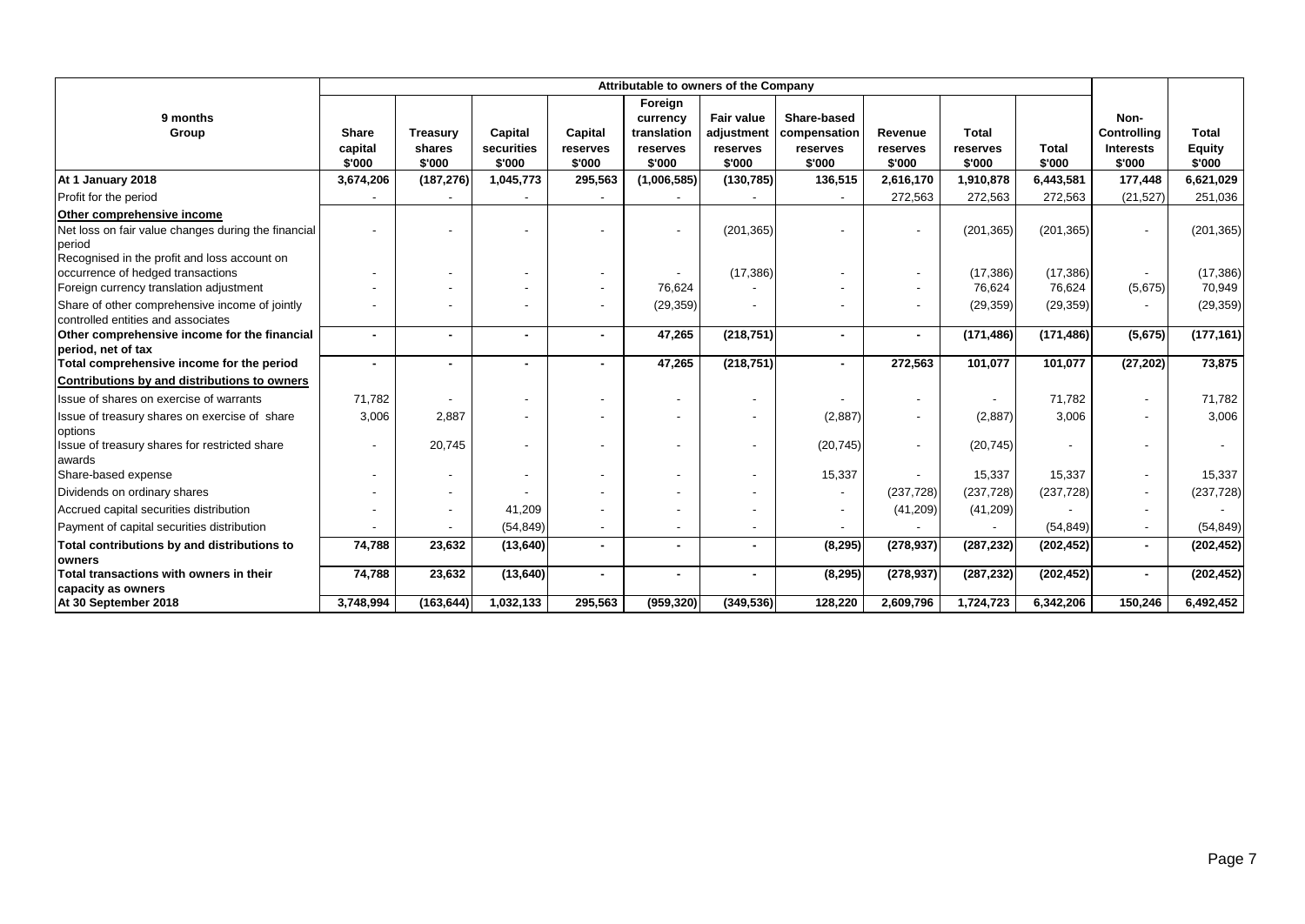|                                                                                   |                                   | Attributable to owners of the Company |                                 |                               |                                                          |                                                       |                                                   |                               |                                    |                        |  |  |
|-----------------------------------------------------------------------------------|-----------------------------------|---------------------------------------|---------------------------------|-------------------------------|----------------------------------------------------------|-------------------------------------------------------|---------------------------------------------------|-------------------------------|------------------------------------|------------------------|--|--|
| 9 months<br>Company                                                               | <b>Share</b><br>capital<br>\$'000 | <b>Treasury</b><br>shares<br>\$'000   | Capital<br>securities<br>\$'000 | Capital<br>reserves<br>\$'000 | Foreign<br>currency<br>translation<br>reserves<br>\$'000 | <b>Fair value</b><br>adjustment<br>reserves<br>\$'000 | Share-based<br>compensation<br>reserves<br>\$'000 | Revenue<br>reserves<br>\$'000 | <b>Total</b><br>reserves<br>\$'000 | <b>Total</b><br>\$'000 |  |  |
| At 1 January 2019                                                                 | 3,748,994                         | (166, 280)                            | 1,046,406                       | 140,486                       | (2,053)                                                  | (327, 539)                                            | 127,315                                           | 3,781,319                     | 3,719,528                          | 8,348,648              |  |  |
| Profit for the period                                                             |                                   |                                       |                                 |                               |                                                          |                                                       |                                                   | 603,708                       | 603,708                            | 603,708                |  |  |
| Other comprehensive income                                                        |                                   |                                       |                                 |                               |                                                          |                                                       |                                                   |                               |                                    |                        |  |  |
| Net loss on fair value changes during the financial<br>period                     |                                   |                                       |                                 |                               |                                                          | (14, 701)                                             |                                                   |                               | (14, 701)                          | (14, 701)              |  |  |
| Recognised in the profit and loss account on<br>occurrence of hedged transactions |                                   |                                       |                                 |                               |                                                          | (68, 616)                                             |                                                   |                               | (68, 616)                          | (68, 616)              |  |  |
| Foreign currency translation adjustment                                           |                                   | $\blacksquare$                        |                                 |                               | 119,017                                                  |                                                       |                                                   | $\overline{\phantom{a}}$      | 119,017                            | 119,017                |  |  |
| Other comprehensive income for the financial<br>period, net of tax                |                                   |                                       |                                 |                               | 119,017                                                  | (83, 317)                                             |                                                   | $\blacksquare$                | 35,700                             | 35,700                 |  |  |
| Total comprehensive income for the period                                         |                                   | $\blacksquare$                        |                                 |                               | 119,017                                                  | (83, 317)                                             |                                                   | 603,708                       | 639,408                            | 639,408                |  |  |
| Contributions by and distributions to owners                                      |                                   |                                       |                                 |                               |                                                          |                                                       |                                                   |                               |                                    |                        |  |  |
| Purchase of treasury shares                                                       |                                   | (8,274)                               |                                 |                               |                                                          |                                                       |                                                   |                               |                                    | (8,274)                |  |  |
| Issue of treasury shares for restricted share<br>awards                           |                                   | 15,747                                |                                 |                               |                                                          |                                                       | (15, 747)                                         | ٠                             | (15, 747)                          |                        |  |  |
| Share-based expense                                                               |                                   |                                       |                                 |                               |                                                          | $\overline{\phantom{a}}$                              | 19,223                                            |                               | 19,223                             | 19,223                 |  |  |
| Dividends on ordinary shares                                                      |                                   |                                       |                                 |                               |                                                          |                                                       |                                                   | (238, 606)                    | (238, 606)                         | (238, 606)             |  |  |
| Accrued capital securities distribution                                           |                                   |                                       | 41,392                          |                               |                                                          |                                                       |                                                   | (41, 392)                     | (41, 392)                          |                        |  |  |
| Payment of capital securities distribution                                        |                                   |                                       | (55, 593)                       |                               |                                                          | $\overline{\phantom{a}}$                              |                                                   |                               |                                    | (55, 593)              |  |  |
| Total contributions by and distributions to                                       |                                   | 7,473                                 | (14, 201)                       | $\blacksquare$                | ۰.                                                       | ۰                                                     | 3,476                                             | (279, 998)                    | (276, 522)                         | (283, 250)             |  |  |
| <b>lowners</b>                                                                    |                                   |                                       |                                 |                               |                                                          |                                                       |                                                   |                               |                                    |                        |  |  |
| Total transactions with owners in their                                           | $\sim$                            | 7,473                                 | (14, 201)                       | ä,                            | $\sim$                                                   | $\sim$                                                | 3,476                                             | (279, 998)                    | (276, 522)                         | (283, 250)             |  |  |
| capacity as owners<br>At 30 September 2019                                        | 3,748,994                         | (158, 807)                            | 1,032,205                       | 140,486                       | 116,964                                                  | (410, 856)                                            | 130,791                                           | 4,105,029                     | 4,082,414                          | 8,704,806              |  |  |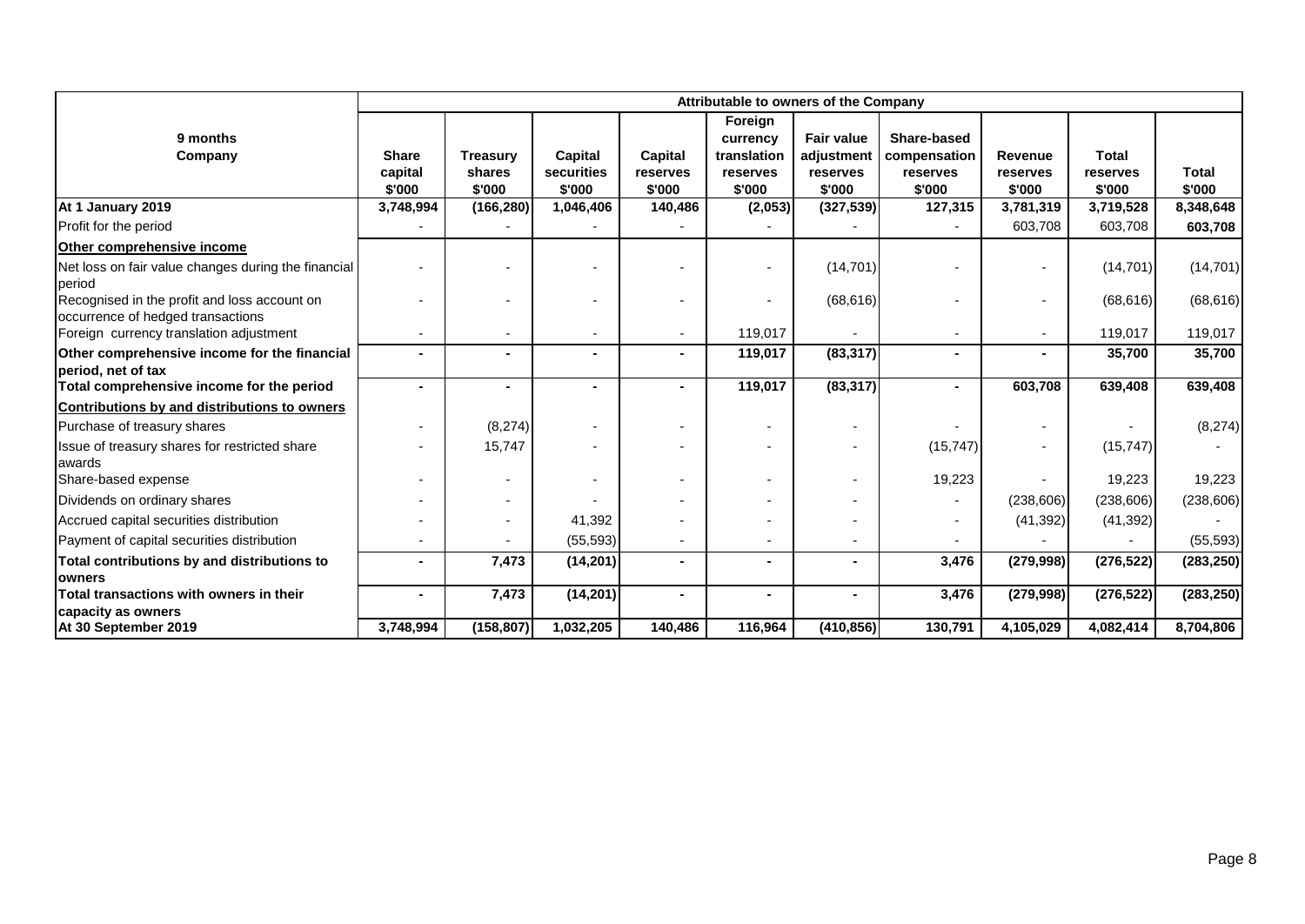|                                                                                   |                                   | Attributable to owners of the Company |                                 |                               |                                                          |                                                       |                                                   |                               |                                    |                 |  |  |
|-----------------------------------------------------------------------------------|-----------------------------------|---------------------------------------|---------------------------------|-------------------------------|----------------------------------------------------------|-------------------------------------------------------|---------------------------------------------------|-------------------------------|------------------------------------|-----------------|--|--|
| 9 months<br>Company                                                               | <b>Share</b><br>capital<br>\$'000 | <b>Treasury</b><br>shares<br>\$'000   | Capital<br>securities<br>\$'000 | Capital<br>reserves<br>\$'000 | Foreign<br>currency<br>translation<br>reserves<br>\$'000 | <b>Fair value</b><br>adjustment<br>reserves<br>\$'000 | Share-based<br>compensation<br>reserves<br>\$'000 | Revenue<br>reserves<br>\$'000 | <b>Total</b><br>reserves<br>\$'000 | Total<br>\$'000 |  |  |
| At 1 January 2018                                                                 | 3,674,206                         | (187, 276)                            | 1,045,773                       | 140,486                       | (141, 027)                                               | (130, 779)                                            | 136,515                                           | 1,544,396                     | 1,549,591                          | 6,082,294       |  |  |
| Profit for the period                                                             |                                   |                                       |                                 |                               |                                                          |                                                       |                                                   | 2,598,517                     | 2,598,517                          | 2,598,517       |  |  |
| Other comprehensive income                                                        |                                   |                                       |                                 |                               |                                                          |                                                       |                                                   |                               |                                    |                 |  |  |
| Net loss on fair value changes during the financial<br>period                     |                                   |                                       |                                 |                               |                                                          | (201, 365)                                            |                                                   | $\overline{a}$                | (201, 365)                         | (201, 365)      |  |  |
| Recognised in the profit and loss account on<br>occurrence of hedged transactions |                                   |                                       |                                 |                               |                                                          | (17, 386)                                             |                                                   | $\blacksquare$                | (17,386)                           | (17, 386)       |  |  |
| Foreign currency translation adjustment                                           |                                   |                                       |                                 |                               | 180,324                                                  |                                                       |                                                   | ٠                             | 180,324                            | 180,324         |  |  |
| Other comprehensive income for the financial<br>period, net of tax                |                                   |                                       |                                 |                               | 180,324                                                  | (218, 751)                                            |                                                   | $\blacksquare$                | (38, 427)                          | (38, 427)       |  |  |
| Total comprehensive income for the period                                         |                                   |                                       |                                 |                               | 180,324                                                  | (218, 751)                                            |                                                   | 2,598,517                     | 2,560,090                          | 2,560,090       |  |  |
| Contributions by and distributions to owners                                      |                                   |                                       |                                 |                               |                                                          |                                                       |                                                   |                               |                                    |                 |  |  |
| Issue of shares on exercise of warrants                                           | 71,782                            |                                       |                                 |                               |                                                          | ۰                                                     |                                                   | $\blacksquare$                |                                    | 71,782          |  |  |
| Issue of treasury shares on exercise of share<br>options                          | 3,006                             | 2,887                                 |                                 |                               |                                                          |                                                       | (2,887)                                           |                               | (2,887)                            | 3,006           |  |  |
| Issue of treasury shares for restricted share<br>awards                           |                                   | 20,745                                |                                 |                               |                                                          |                                                       | (20, 745)                                         |                               | (20, 745)                          |                 |  |  |
| Share-based expense                                                               |                                   |                                       |                                 |                               |                                                          |                                                       | 15,337                                            |                               | 15,337                             | 15,337          |  |  |
| Dividends on ordinary shares                                                      |                                   |                                       |                                 |                               |                                                          |                                                       |                                                   | (237, 728)                    | (237, 728)                         | (237, 728)      |  |  |
| Accrued capital securities distribution                                           |                                   |                                       | 41,209                          |                               |                                                          |                                                       |                                                   | (41,209)                      | (41, 209)                          |                 |  |  |
| Payment of capital securities distribution                                        |                                   |                                       | (54, 849)                       |                               |                                                          |                                                       |                                                   |                               |                                    | (54, 849)       |  |  |
| Total contributions by and distributions to                                       | 74,788                            | 23,632                                | (13, 640)                       | $\blacksquare$                | $\blacksquare$                                           | $\blacksquare$                                        | (8, 295)                                          | (278, 937)                    | (287, 232)                         | (202, 452)      |  |  |
| <b>owners</b><br>Total transactions with owners in their                          | 74,788                            | 23,632                                | (13, 640)                       |                               |                                                          | $\blacksquare$                                        | (8, 295)                                          | (278, 937)                    | (287, 232)                         | (202, 452)      |  |  |
| capacity as owners                                                                |                                   |                                       |                                 |                               |                                                          |                                                       |                                                   |                               |                                    |                 |  |  |
| At 30 September 2018                                                              | 3,748,994                         | (163, 644)                            | 1,032,133                       | 140,486                       | 39,297                                                   | (349, 530)                                            | 128,220                                           | 3,863,976                     | 3,822,449                          | 8,439,932       |  |  |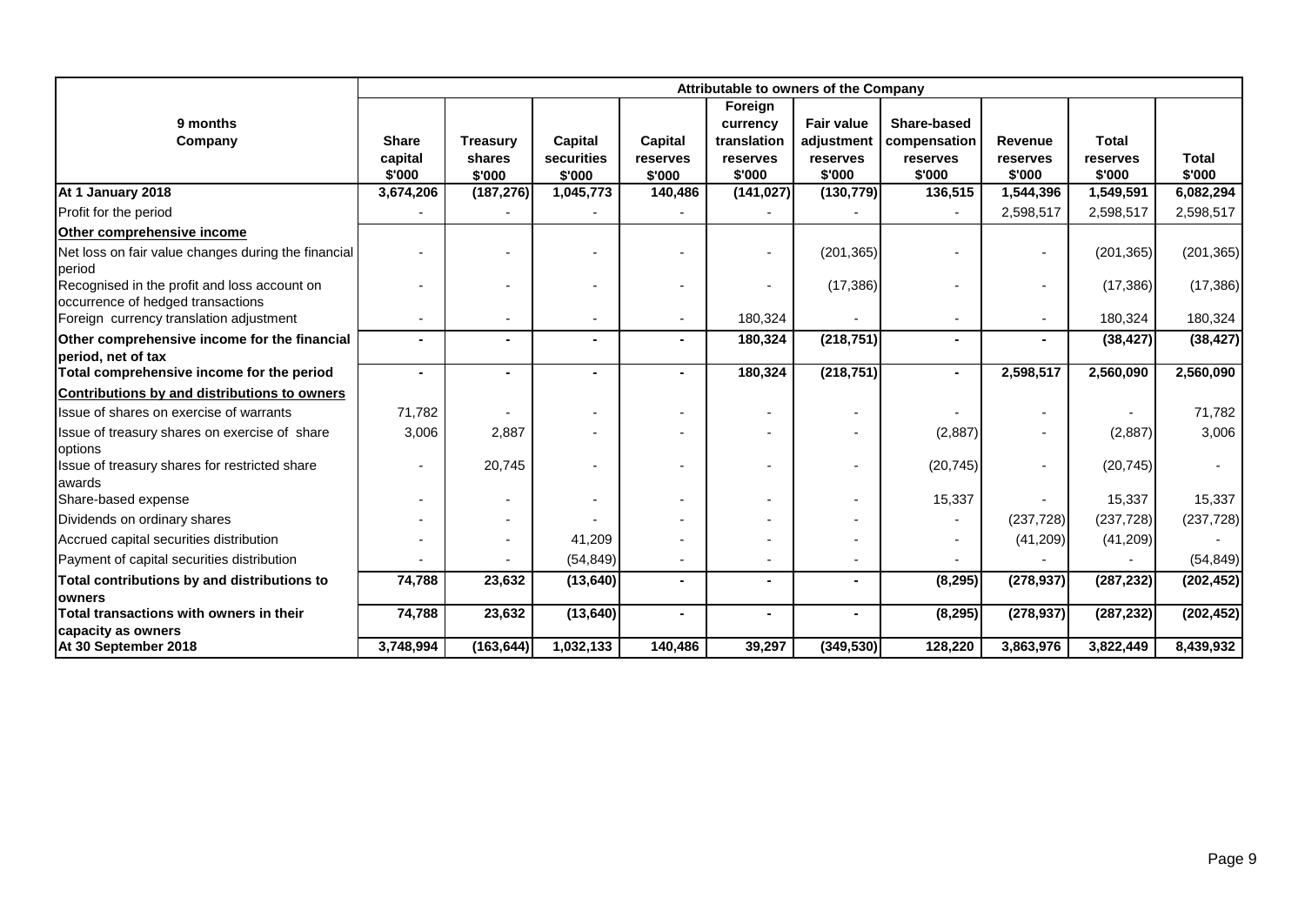|                                                                                                                                             |                                   |                                     |                                 |                               | Attributable to owners of the Company                    |                                                |                                                   |                               |                                    |                        |                                                          |                                         |
|---------------------------------------------------------------------------------------------------------------------------------------------|-----------------------------------|-------------------------------------|---------------------------------|-------------------------------|----------------------------------------------------------|------------------------------------------------|---------------------------------------------------|-------------------------------|------------------------------------|------------------------|----------------------------------------------------------|-----------------------------------------|
| 3 months<br>Group                                                                                                                           | <b>Share</b><br>capital<br>\$'000 | <b>Treasury</b><br>shares<br>\$'000 | Capital<br>securities<br>\$'000 | Capital<br>reserves<br>\$'000 | Foreign<br>currency<br>translation<br>reserves<br>\$'000 | Fair value<br>adjustment<br>reserves<br>\$'000 | Share-based<br>compensation<br>reserves<br>\$'000 | Revenue<br>reserves<br>\$'000 | <b>Total</b><br>reserves<br>\$'000 | <b>Total</b><br>\$'000 | Non-<br><b>Controlling</b><br><b>Interests</b><br>\$'000 | <b>Total</b><br><b>Equity</b><br>\$'000 |
| At 1 July 2019                                                                                                                              | 3,748,994                         | (154, 967)                          | 1,045,930                       | 278,627                       | (1,082,936)                                              | (373, 453)                                     | 122,340                                           | 2,745,710                     | 1,690,288                          | 6,330,245              | 126,708                                                  | 6,456,953                               |
| Profit for the period                                                                                                                       |                                   |                                     |                                 |                               |                                                          |                                                |                                                   | 20,370                        | 20,370                             | 20,370                 | (11, 462)                                                | 8,908                                   |
| Other comprehensive income<br>Net loss on fair value changes during the financial<br>period<br>Recognised in the profit and loss account on |                                   |                                     |                                 |                               |                                                          | (18, 818)                                      |                                                   |                               | (18, 818)                          | (18, 818)              |                                                          | (18, 818)                               |
| occurrence of hedged transactions                                                                                                           |                                   |                                     |                                 |                               |                                                          | (18, 591)                                      |                                                   | $\sim$                        | (18, 591)                          | (18, 591)              |                                                          | (18, 591)                               |
| Foreign currency translation adjustment                                                                                                     |                                   |                                     |                                 | $\overline{\phantom{a}}$      | 70,678                                                   |                                                |                                                   | $\sim$                        | 70,678                             | 70,678                 | 1,782                                                    | 72,460                                  |
| Share of other comprehensive income of jointly<br>controlled entities and associates                                                        |                                   |                                     |                                 | $\overline{\phantom{a}}$      | (23, 468)                                                |                                                |                                                   | $\overline{a}$                | (23, 468)                          | (23, 468)              |                                                          | (23, 468)                               |
| Other comprehensive income for the financial<br>period, net of tax                                                                          | $\blacksquare$                    |                                     |                                 | $\blacksquare$                | 47,210                                                   | (37, 409)                                      |                                                   | $\blacksquare$                | 9.801                              | 9,801                  | 1.782                                                    | 11,583                                  |
| Total comprehensive income for the period                                                                                                   | $\blacksquare$                    |                                     |                                 |                               | 47,210                                                   | (37, 409)                                      |                                                   | 20,370                        | 30,171                             | 30,171                 | (9,680)                                                  | 20,491                                  |
| Contributions by and distributions to owners                                                                                                |                                   |                                     |                                 |                               |                                                          |                                                |                                                   |                               |                                    |                        |                                                          |                                         |
| Purchase of treasury shares                                                                                                                 | $\overline{\phantom{a}}$          | (3,840)                             |                                 |                               |                                                          |                                                |                                                   | $\overline{\phantom{a}}$      |                                    | (3,840)                | $\overline{\phantom{a}}$                                 | (3,840)                                 |
| Share-based expense                                                                                                                         | $\overline{\phantom{a}}$          |                                     |                                 |                               |                                                          | $\overline{\phantom{a}}$                       | 8,451                                             |                               | 8.451                              | 8.451                  |                                                          | 8.451                                   |
| Dividends on ordinary shares                                                                                                                |                                   |                                     |                                 |                               |                                                          |                                                |                                                   | (110, 427)                    | (110, 427)                         | (110, 427)             |                                                          | (110, 427)                              |
| Accrued capital securities distribution                                                                                                     | $\blacksquare$                    |                                     | 14,088                          |                               |                                                          |                                                |                                                   | (14,088)                      | (14,088)                           |                        |                                                          |                                         |
| Payment of capital securities distribution                                                                                                  | $\blacksquare$                    |                                     | (27, 813)                       | $\overline{\phantom{a}}$      |                                                          | $\overline{\phantom{a}}$                       |                                                   |                               |                                    | (27, 813)              |                                                          | (27, 813)                               |
| Total contributions by and distributions to                                                                                                 | ٠                                 | (3, 840)                            | (13, 725)                       |                               |                                                          |                                                | 8,451                                             | (124, 515)                    | (116,064)                          | (133, 629)             |                                                          | (133, 629)                              |
| owners                                                                                                                                      |                                   |                                     |                                 |                               |                                                          |                                                |                                                   |                               |                                    |                        |                                                          |                                         |
| Total transactions with owners in their                                                                                                     | ٠                                 | (3, 840)                            | (13, 725)                       | $\blacksquare$                |                                                          | $\blacksquare$                                 | 8,451                                             | (124, 515)                    | (116,064)                          | (133, 629)             | $\sim$                                                   | (133, 629)                              |
| capacity as owners<br>At 30 September 2019                                                                                                  | 3,748,994                         | (158, 807)                          | 1,032,205                       | 278,627                       | (1,035,726)                                              | (410, 862)                                     | 130,791                                           | 2,641,565                     | 1,604,395                          | 6,226,787              | 117,028                                                  | 6,343,815                               |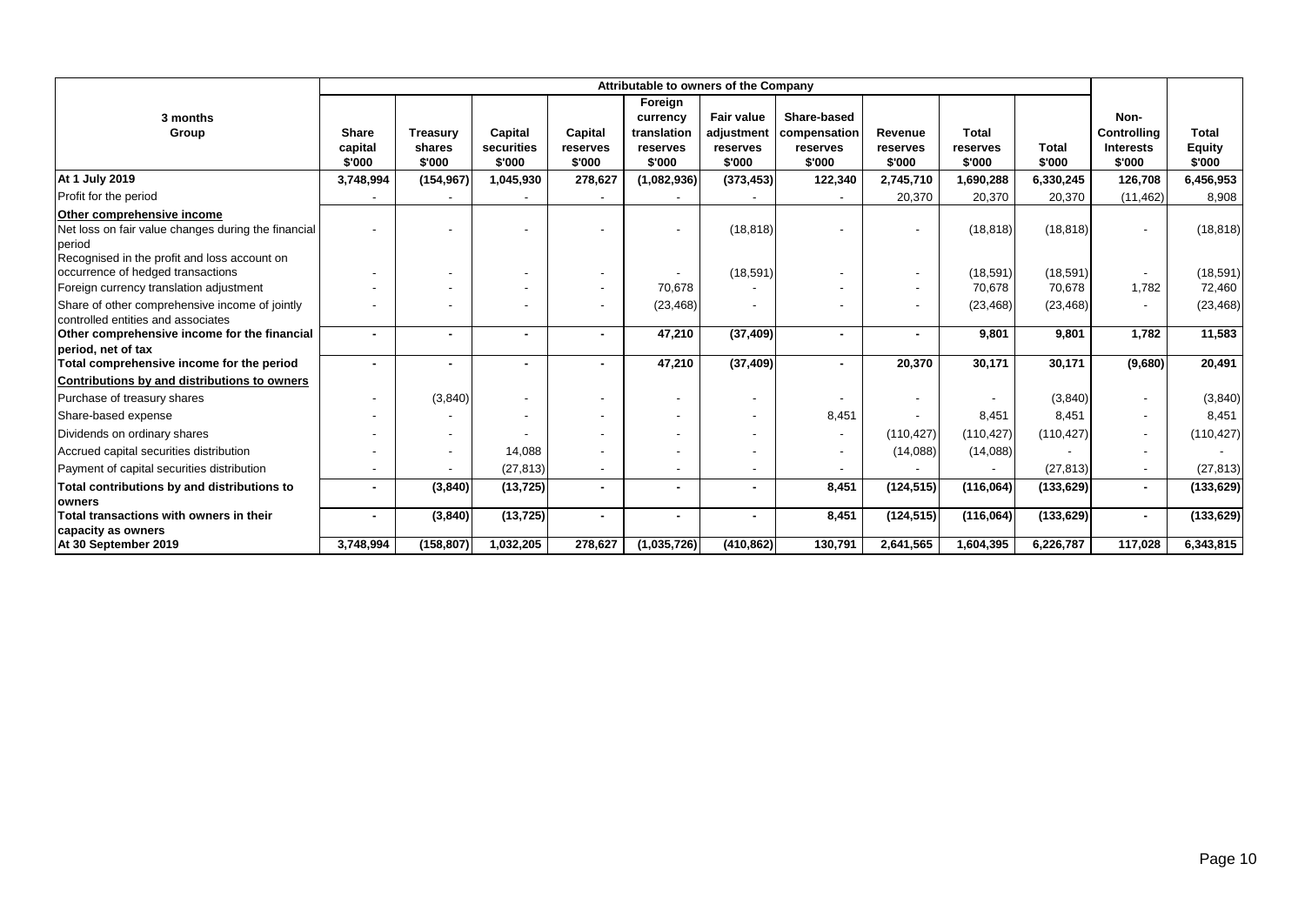|                                                                                      | Attributable to owners of the Company |                 |            |                          |             |                   |                          |                          |              |              |                    |               |
|--------------------------------------------------------------------------------------|---------------------------------------|-----------------|------------|--------------------------|-------------|-------------------|--------------------------|--------------------------|--------------|--------------|--------------------|---------------|
|                                                                                      |                                       |                 |            |                          | Foreign     |                   |                          |                          |              |              |                    |               |
| 3 months                                                                             |                                       |                 |            |                          | currency    | <b>Fair value</b> | Share-based              |                          |              |              | Non-               |               |
| Group                                                                                | <b>Share</b>                          | <b>Treasurv</b> | Capital    | Capital                  | translation | adjustment        | compensation             | <b>Revenue</b>           | <b>Total</b> |              | <b>Controlling</b> | Total         |
|                                                                                      | capital                               | shares          | securities | reserves                 | reserves    | reserves          | reserves                 | reserves                 | reserves     | <b>Total</b> | <b>Interests</b>   | <b>Equity</b> |
|                                                                                      | \$'000                                | \$'000          | \$'000     | \$'000                   | \$'000      | \$'000            | \$'000                   | \$'000                   | \$'000       | \$'000       | \$'000             | \$'000        |
| <b>At 1 July 2018</b>                                                                | 3,748,994                             | (163, 644)      | 1,045,490  | 295,563                  | (962,096)   | (303, 362)        | 122,465                  | 2,714,334                | 1,866,904    | 6,497,744    | 163,238            | 6,660,982     |
| Profit for the period                                                                |                                       |                 |            |                          |             |                   |                          | 20,684                   | 20,684       | 20,684       | (6,024)            | 14,660        |
| Other comprehensive income                                                           |                                       |                 |            |                          |             |                   |                          |                          |              |              |                    |               |
| Net loss on fair value changes during the financial<br>period                        |                                       |                 |            |                          |             | (45, 830)         |                          | $\overline{\phantom{a}}$ | (45, 830)    | (45, 830)    |                    | (45, 830)     |
| Recognised in the profit and loss account on<br>occurrence of hedged transactions    |                                       |                 |            |                          |             | (344)             |                          | $\overline{\phantom{a}}$ | (344)        | (344)        |                    | (344)         |
| Foreign currency translation adjustment                                              |                                       |                 |            | $\overline{\phantom{a}}$ | 16.622      |                   |                          | $\overline{\phantom{a}}$ | 16,622       | 16,622       | (6,968)            | 9,654         |
| Share of other comprehensive income of jointly<br>controlled entities and associates |                                       |                 |            | $\overline{\phantom{a}}$ | (13, 846)   |                   | $\overline{\phantom{a}}$ | $\overline{\phantom{a}}$ | (13, 846)    | (13, 846)    |                    | (13, 846)     |
| Other comprehensive income for the financial                                         |                                       |                 |            | $\sim$                   | 2,776       | (46, 174)         | $\blacksquare$           | $\blacksquare$           | (43, 398)    | (43, 398)    | (6,968)            | (50, 366)     |
| period, net of tax<br>Total comprehensive income for the period                      |                                       |                 |            | $\blacksquare$           | 2,776       | (46, 174)         |                          | 20,684                   | (22, 714)    | (22, 714)    | (12, 992)          | (35, 706)     |
| Contributions by and distributions to owners                                         |                                       |                 |            |                          |             |                   |                          |                          |              |              |                    |               |
| Share-based expense                                                                  |                                       |                 |            |                          |             |                   | 5.755                    |                          | 5,755        | 5,755        |                    | 5,755         |
| Dividends on ordinary shares                                                         |                                       |                 |            |                          |             |                   | $\blacksquare$           | (111,061)                | (111,061)    | (111,061)    |                    | (111,061)     |
| Accrued capital securities distribution                                              |                                       |                 | 14,161     |                          |             |                   | $\overline{\phantom{a}}$ | (14, 161)                | (14, 161)    |              |                    |               |
| Payment of capital securities distribution                                           |                                       |                 | (27, 518)  | $\overline{\phantom{a}}$ |             |                   |                          |                          |              | (27, 518)    |                    | (27, 518)     |
| Total contributions by and distributions to                                          |                                       |                 | (13, 357)  | $\sim$                   |             |                   | 5,755                    | (125, 222)               | (119, 467)   | (132, 824)   | $\blacksquare$     | (132, 824)    |
| owners                                                                               |                                       |                 |            |                          |             |                   |                          |                          |              |              |                    |               |
| Total transactions with owners in their<br>capacity as owners                        |                                       |                 | (13, 357)  | $\blacksquare$           |             |                   | 5,755                    | (125, 222)               | (119, 467)   | (132, 824)   |                    | (132, 824)    |
| At 30 September 2018                                                                 | 3,748,994                             | (163, 644)      | 1,032,133  | 295,563                  | (959, 320)  | (349, 536)        | 128,220                  | 2,609,796                | 1,724,723    | 6,342,206    | 150,246            | 6,492,452     |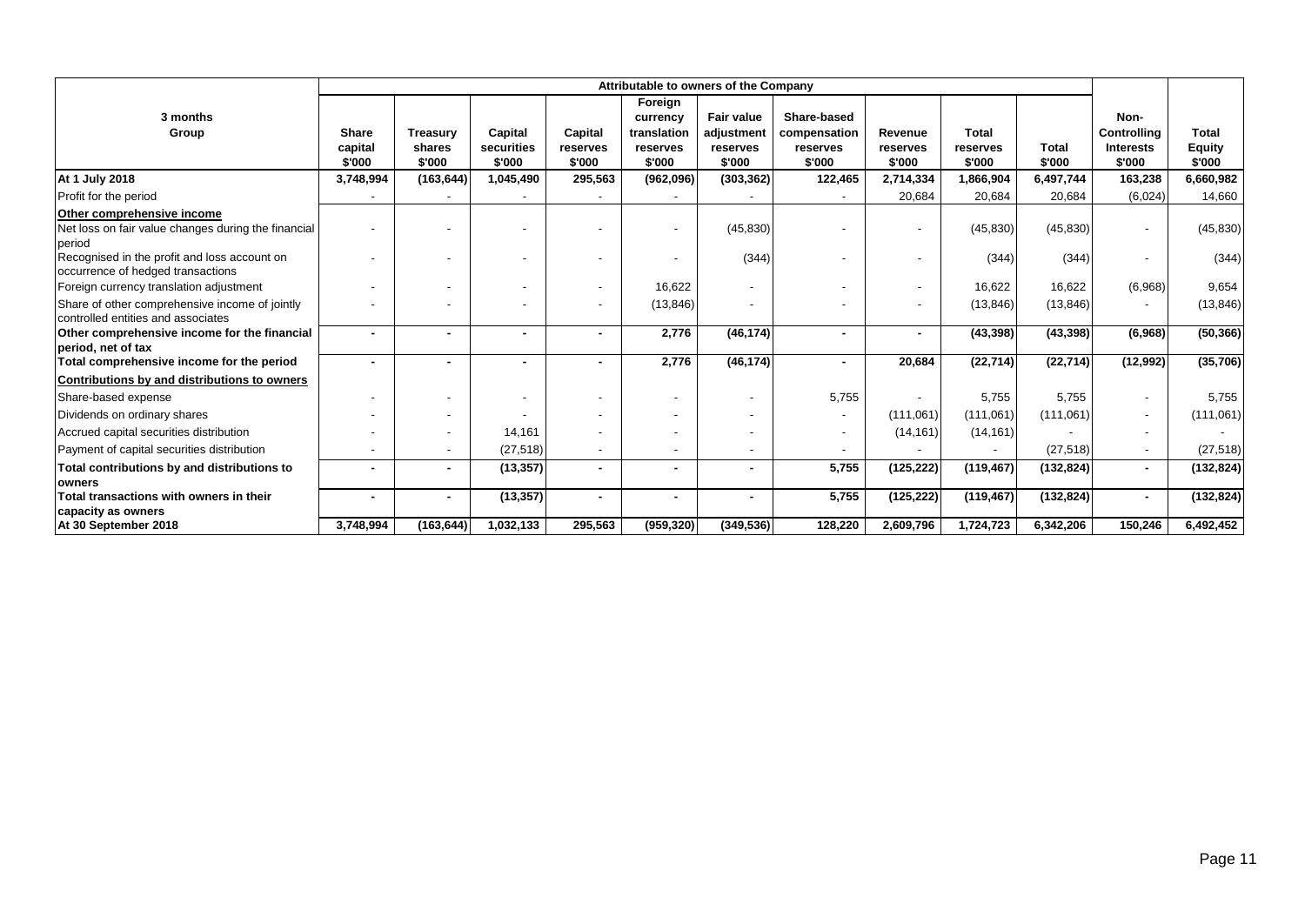|                                                                                           | Attributable to owners of the Company |                                     |                                 |                               |                                                          |                                                       |                                                   |                               |                                    |                        |
|-------------------------------------------------------------------------------------------|---------------------------------------|-------------------------------------|---------------------------------|-------------------------------|----------------------------------------------------------|-------------------------------------------------------|---------------------------------------------------|-------------------------------|------------------------------------|------------------------|
| 3 months<br>Company                                                                       | <b>Share</b><br>capital<br>\$'000     | <b>Treasury</b><br>shares<br>\$'000 | Capital<br>securities<br>\$'000 | Capital<br>reserves<br>\$'000 | Foreign<br>currency<br>translation<br>reserves<br>\$'000 | <b>Fair value</b><br>adjustment<br>reserves<br>\$'000 | Share-based<br>compensation<br>reserves<br>\$'000 | Revenue<br>reserves<br>\$'000 | <b>Total</b><br>reserves<br>\$'000 | <b>Total</b><br>\$'000 |
| <b>At 1 July 2019</b>                                                                     | 3,748,994                             | (154, 967)                          | 1,045,930                       | 140,486                       | (63, 827)                                                | (373, 447)                                            | 122,340                                           | 4,128,552                     | 3,954,104                          | 8,594,061              |
| Profit for the period                                                                     |                                       |                                     |                                 |                               |                                                          |                                                       |                                                   | 100.992                       | 100,992                            | 100,992                |
| Other comprehensive income                                                                |                                       |                                     |                                 |                               |                                                          |                                                       |                                                   |                               |                                    |                        |
| Net loss on fair value changes during the financial<br>period                             |                                       |                                     |                                 |                               |                                                          | (18, 818)                                             |                                                   |                               | (18, 818)                          | (18, 818)              |
| Recognised in the profit and loss account on<br>occurrence of hedged transactions         |                                       |                                     |                                 |                               |                                                          | (18, 591)                                             |                                                   | ٠                             | (18, 591)                          | (18, 591)              |
| Foreign currency translation adjustment                                                   | ٠                                     | $\blacksquare$                      | $\overline{\phantom{a}}$        |                               | 180,791                                                  |                                                       |                                                   | ٠                             | 180,791                            | 180,791                |
| Other comprehensive income for the financial<br>period, net of tax                        |                                       |                                     | $\blacksquare$                  |                               | 180,791                                                  | (37, 409)                                             |                                                   | $\blacksquare$                | 143,382                            | 143,382                |
| Total comprehensive income for the period<br>Contributions by and distributions to owners |                                       | $\blacksquare$                      |                                 |                               | 180,791                                                  | (37, 409)                                             |                                                   | 100,992                       | 244,374                            | 244,374                |
| Purchase of treasury shares                                                               |                                       | (3,840)                             |                                 |                               |                                                          | $\overline{\phantom{a}}$                              |                                                   |                               |                                    | (3,840)                |
| Share-based expense                                                                       |                                       |                                     |                                 |                               |                                                          |                                                       | 8,451                                             |                               | 8,451                              | 8,451                  |
| Dividends on ordinary shares                                                              |                                       |                                     |                                 |                               |                                                          |                                                       |                                                   | (110, 427)                    | (110, 427)                         | (110, 427)             |
| Accrued capital securities distribution                                                   |                                       |                                     | 14,088                          |                               |                                                          |                                                       |                                                   | (14,088)                      | (14,088)                           |                        |
| Payment of capital securities distribution                                                |                                       |                                     | (27, 813)                       |                               | $\overline{\phantom{a}}$                                 |                                                       |                                                   |                               |                                    | (27, 813)              |
| Total contributions by and distributions to<br><b>lowners</b>                             |                                       | (3, 840)                            | (13, 725)                       |                               |                                                          |                                                       | 8,451                                             | (124, 515)                    | (116,064)                          | (133, 629)             |
| Total transactions with owners in their<br>capacity as owners                             | ۰                                     | (3, 840)                            | (13, 725)                       | $\sim$                        | $\sim$                                                   | $\blacksquare$                                        | 8,451                                             | (124, 515)                    | (116,064)                          | (133, 629)             |
| At 30 September 2019                                                                      | 3,748,994                             | (158, 807)                          | 1,032,205                       | 140,486                       | 116,964                                                  | (410, 856)                                            | 130,791                                           | 4,105,029                     | 4,082,414                          | 8,704,806              |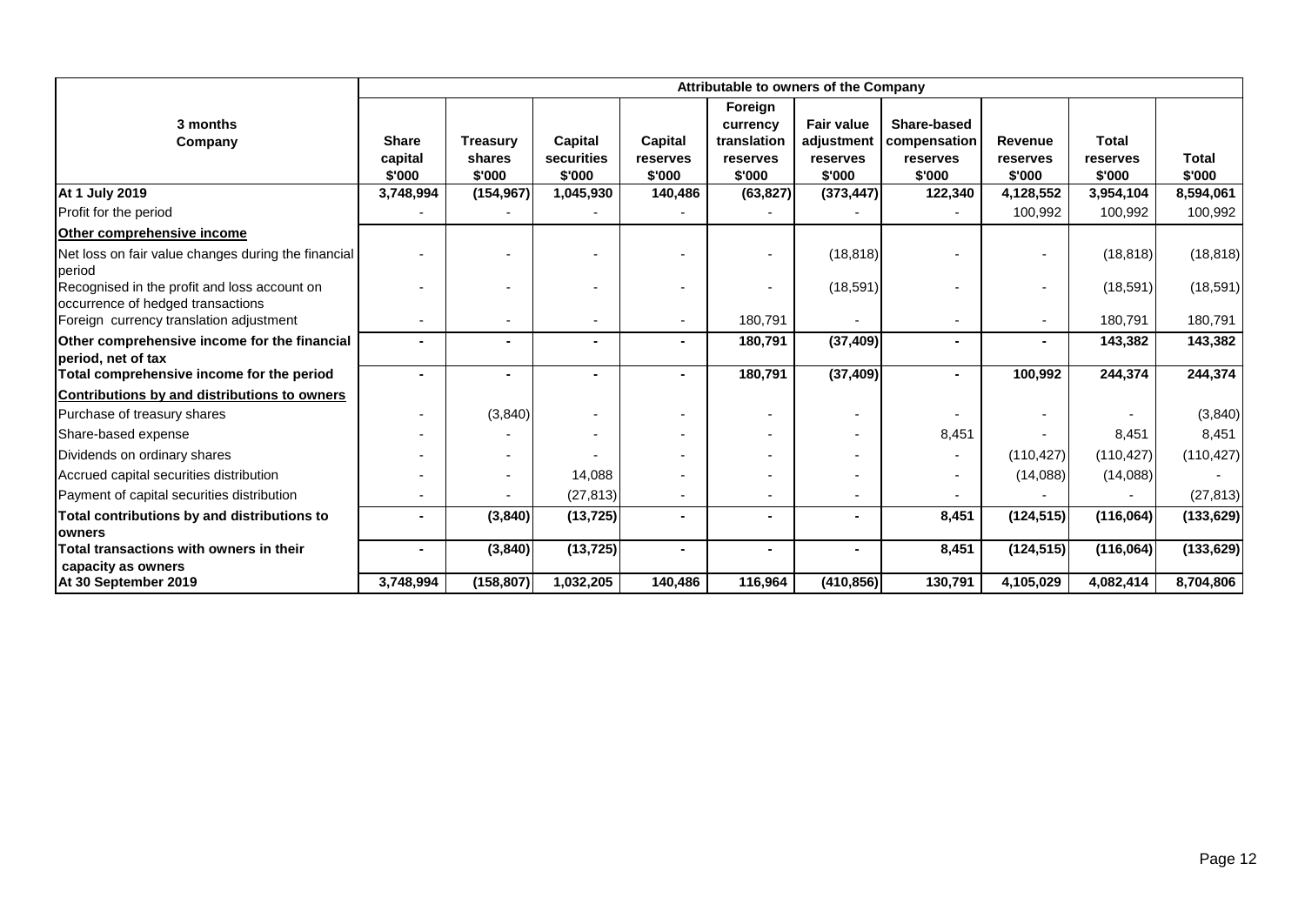|                                                                                             | Attributable to owners of the Company |                                     |                                 |                               |                                                          |                                                       |                                                   |                                      |                             |                 |
|---------------------------------------------------------------------------------------------|---------------------------------------|-------------------------------------|---------------------------------|-------------------------------|----------------------------------------------------------|-------------------------------------------------------|---------------------------------------------------|--------------------------------------|-----------------------------|-----------------|
| 3 months<br>Company                                                                         | <b>Share</b><br>capital<br>\$'000     | <b>Treasury</b><br>shares<br>\$'000 | Capital<br>securities<br>\$'000 | Capital<br>reserves<br>\$'000 | Foreign<br>currency<br>translation<br>reserves<br>\$'000 | <b>Fair value</b><br>adjustment<br>reserves<br>\$'000 | Share-based<br>compensation<br>reserves<br>\$'000 | <b>Revenue</b><br>reserves<br>\$'000 | Total<br>reserves<br>\$'000 | Total<br>\$'000 |
| <b>At 1 July 2018</b>                                                                       | 3,748,994                             | (163, 644)                          | 1,045,490                       | 140,486                       | 29,555                                                   | (303, 356)                                            | 122,465                                           | 3,725,223                            | 3,714,373                   | 8,345,213       |
| Profit for the period                                                                       |                                       |                                     |                                 |                               |                                                          |                                                       |                                                   | 263,975                              | 263,975                     | 263,975         |
| Other comprehensive income                                                                  |                                       |                                     |                                 |                               |                                                          |                                                       |                                                   |                                      |                             |                 |
| Net loss on fair value changes during the financial                                         |                                       |                                     |                                 |                               |                                                          | (45, 830)                                             |                                                   |                                      | (45, 830)                   | (45, 830)       |
| period<br>Recognised in the profit and loss account on<br>occurrence of hedged transactions |                                       |                                     |                                 |                               |                                                          | (344)                                                 |                                                   |                                      | (344)                       | (344)           |
| Foreign currency translation adjustment                                                     |                                       | $\sim$                              |                                 |                               | 9,742                                                    | $\overline{\phantom{a}}$                              |                                                   | $\overline{\phantom{a}}$             | 9,742                       | 9,742           |
| Other comprehensive income for the financial<br>period, net of tax                          |                                       |                                     |                                 |                               | 9,742                                                    | (46, 174)                                             |                                                   | $\blacksquare$                       | (36, 432)                   | (36, 432)       |
| Total comprehensive income for the period                                                   |                                       | $\blacksquare$                      |                                 |                               | 9,742                                                    | (46, 174)                                             |                                                   | 263,975                              | 227,543                     | 227,543         |
| Contributions by and distributions to owners                                                |                                       |                                     |                                 |                               |                                                          |                                                       |                                                   |                                      |                             |                 |
| Share-based expense                                                                         |                                       |                                     |                                 |                               |                                                          | $\blacksquare$                                        | 5,755                                             |                                      | 5,755                       | 5,755           |
| Dividends on ordinary shares                                                                |                                       |                                     |                                 |                               |                                                          | $\blacksquare$                                        |                                                   | (111,061)                            | (111,061)                   | (111,061)       |
| Accrued capital securities distribution                                                     |                                       | $\overline{\phantom{a}}$            | 14,161                          |                               |                                                          | $\overline{\phantom{a}}$                              |                                                   | (14, 161)                            | (14, 161)                   |                 |
| Payment of capital securities distribution                                                  |                                       | $\sim$                              | (27, 518)                       | $\overline{\phantom{0}}$      |                                                          | $\overline{\phantom{a}}$                              |                                                   |                                      |                             | (27, 518)       |
| Total contributions by and distributions to                                                 |                                       | $\blacksquare$                      | (13, 357)                       |                               |                                                          | $\blacksquare$                                        | 5,755                                             | (125, 222)                           | (119, 467)                  | (132, 824)      |
| <b>owners</b>                                                                               |                                       |                                     |                                 |                               |                                                          |                                                       |                                                   |                                      |                             |                 |
| Total transactions with owners in their                                                     |                                       |                                     | (13, 357)                       |                               |                                                          |                                                       | 5,755                                             | (125, 222)                           | (119, 467)                  | (132, 824)      |
| capacity as owners<br>At 30 September 2018                                                  | 3,748,994                             | (163, 644)                          | 1,032,133                       | 140,486                       | 39,297                                                   | (349, 530)                                            | 128,220                                           | 3,863,976                            | 3,822,449                   | 8,439,932       |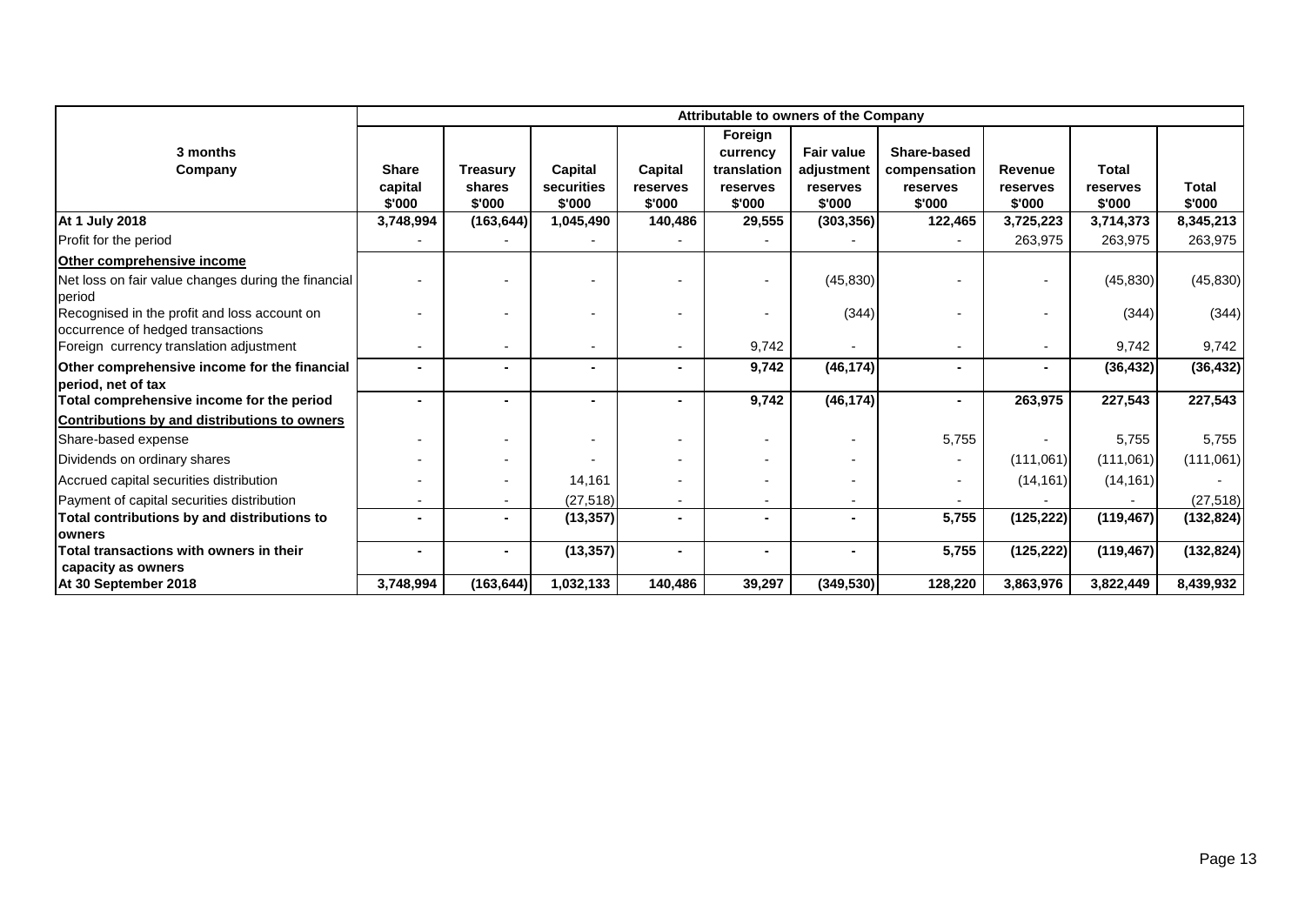1(d)(ii) Details of any changes in the Company's share capital arising from rights issue, bonus issue, share buy-backs, exercise of share options or warrants, conversion of other issues of equity securities, issue of shares for cash or as consideration for acquisition or for any other purpose since the end of the previous period reported on. State also the number of shares that may be issued on conversion of all the outstanding convertibles, as well as the number of shares held as treasury shares, if any, against the total number of issued shares excluding treasury shares of the issuer, as at the end of the current financial period reported on and as at the end of the corresponding period of the immediately preceding financial year. State also the number of shares held as treasury shares and the number of subsidiary holdings, if any, and the percentage of the aggregate number of treasury shares and subsidiary holdings held against the total number of shares outstanding in a class that is listed as at the end of the current financial period reported on and as at the end of the corresponding period of the immediately preceding financial year.

|                                       | 30-Sep-19  | 30-Sep-18   |
|---------------------------------------|------------|-------------|
| Shares to be issued upon exercise of: |            |             |
| Share options                         | 37,337,000 | 69,362,000  |
| <b>IShare Grant*</b>                  | 37.131.197 | 38,277,502  |
| <b>Total number of shares</b>         | 74,468,197 | 107,639,502 |

 \**Share Grant:* The above includes 25,158,960 performance share awards (30 September 2018:17,931,773) where the final number of shares to be delivered will range from 0% to 200.0% of the base award. As at 30 September 2018, there were 9,418,000 outstanding performance share awards where the final number of shares delivered had ranged from 0% to 192.5%. As at 30 September 2019, there were no performance share awards with delivery condition within the range from 0% to 192.5%.The Share Grant is governed by the terms and conditions of the Employee Share Grant Plan, including the achievement of pre-determined targets during the three-year performance period.

1(d)(iii) To show the total number of issued shares excluding treasury shares as at the end of the current financial period and as at the end of the immediately preceding year.

|                                                             | 30-Sep-19      | 31-Dec-18      |
|-------------------------------------------------------------|----------------|----------------|
| Issued, fully paid shares :                                 |                |                |
| Balance number of shares as at the beginning of period      | 3,271,018,657  | 3,221,044,910  |
| Issue of shares on exercise of warrants                     |                | 49,973,747     |
| Total no. of shares outstanding as at the end of period     | 3,271,018,657  | 3,271,018,657  |
| Total no. of shares held as treasury shares                 | (84, 701, 879) | (88, 589, 323) |
| Total no. of shares outstanding as at the end of period     | 3,186,316,778  | 3,182,429,334  |
| net of treasury shares                                      |                |                |
| Percentage of the aggregate number of treasury shares and   |                |                |
| subsidiary holdings held against the total number of shares | 2.59%          | 2.71%          |
| outstanding                                                 |                |                |

1(d)(iv) A statement showing all sales, transfers, disposal, cancellation and/or use of treasury shares as at the end of the current financial period reported on.

 The Company used 8,142,544 treasury shares during the current financial period towards the release of the performance share awards and restricted share awards.

1(d)(v) A statement showing all sales, transfers, cancellation and/or use of subsidiary holdings as at the end of the current financial period reported on.

NIL

2. Whether the figures have been audited or reviewed and in accordance with which auditing standard or practice.

The financial statements presented above have not been audited or reviewed.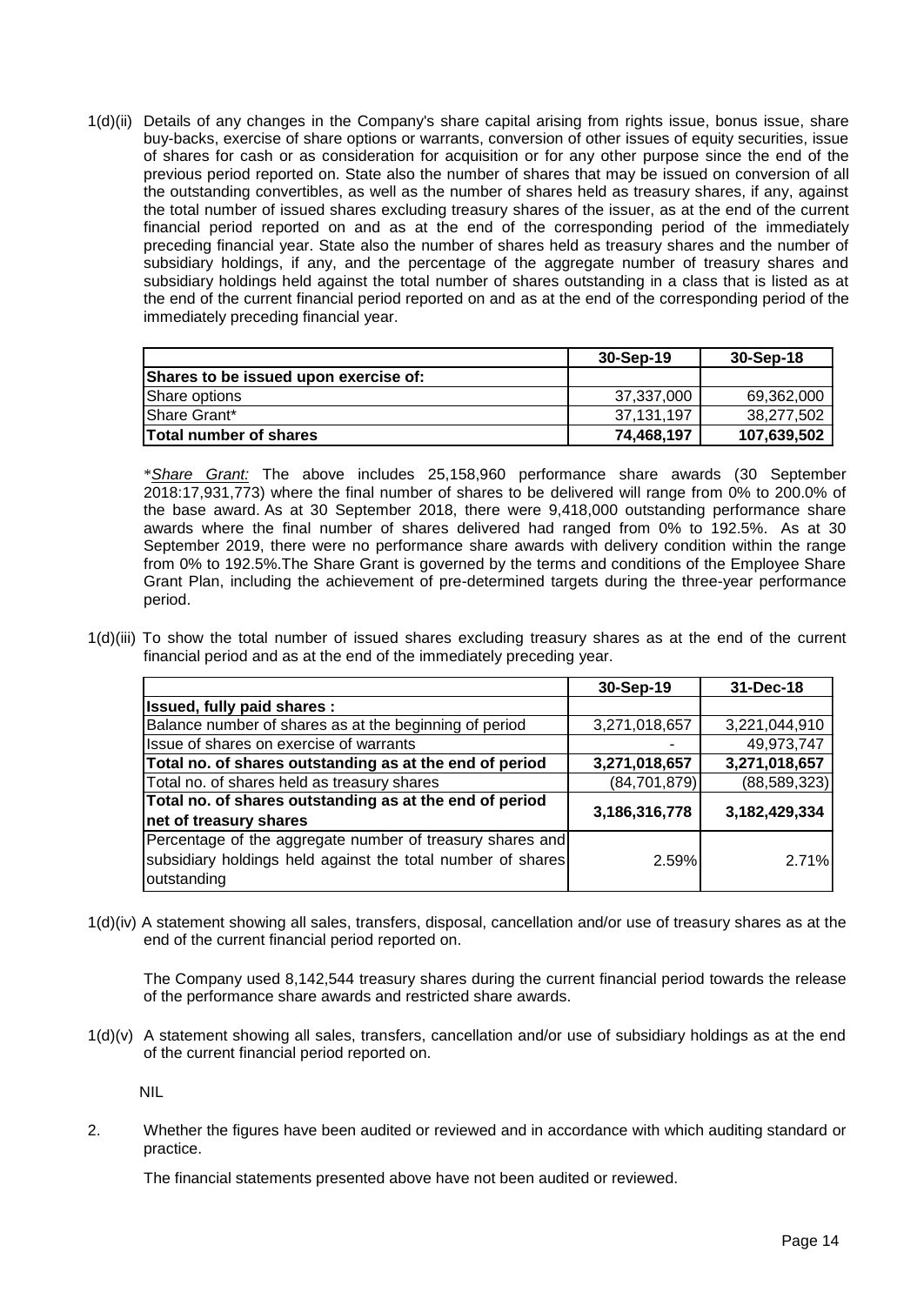3. Where the figures have been audited or reviewed, the auditors' report (including any qualifications or emphasis of a matter).

N. A.

4. Whether the same accounting policies and methods of computation as in the issuer's most recently audited annual financial statements have been applied.

SFRS(I) 16 is effective from 1 January 2019, and the Group has adopted modified retrospective approach which do not require any restatement of prior period financial statements.

Adoption of this new standard has resulted in most leases being recognised on balance sheet, with exemption of short-term and low value assets' leases. Under this new standard, at the commencement of a lease, a "right-of-use asset" and a "lease liability" for lease payments are recognised on the balance sheet. This new standard also requires separate recognition of finance charge on the lease liability and depreciation on the right-of-use asset in the profit and loss account.

Except as discussed above, the adoption of these new / revised standards and interpretations did not result in significant changes to the Group's accounting policies, which are consistent with those used in the audited financial statements as at 31 December 2018.

5. If there are any changes in the accounting policies and methods of computation, including any required by an accounting standard, what has changed, as well as the reasons for, and the effect of, the changes.

The Group has applied the same accounting policies and methods of computation in the preparation of the financial statements for the current reporting period compared with the audited financial statements as at 31 December 2018, except, for the adoption of SFRS(I) 16 that is mandatory for financial years beginning on or after 1 January 2019.

 As at 1 January 2019, the adoption of SFRS(I) 16 resulted in the following key effects to the balance sheet of the Group:

| (in S\$'000)                           | Group      |
|----------------------------------------|------------|
|                                        | $1-Jan-19$ |
| <b>Assets</b>                          |            |
| Property, plant and equipment          | (76, 819)  |
| Right-of-use assets                    | 706,818    |
| Other current assets                   | (24, 200)  |
|                                        | 605,799    |
| <b>ILiabilities</b>                    |            |
| Lease liabilities                      | 699,905    |
| Borrowings (finance lease liabilities) | (94,106)   |
|                                        | 605,799    |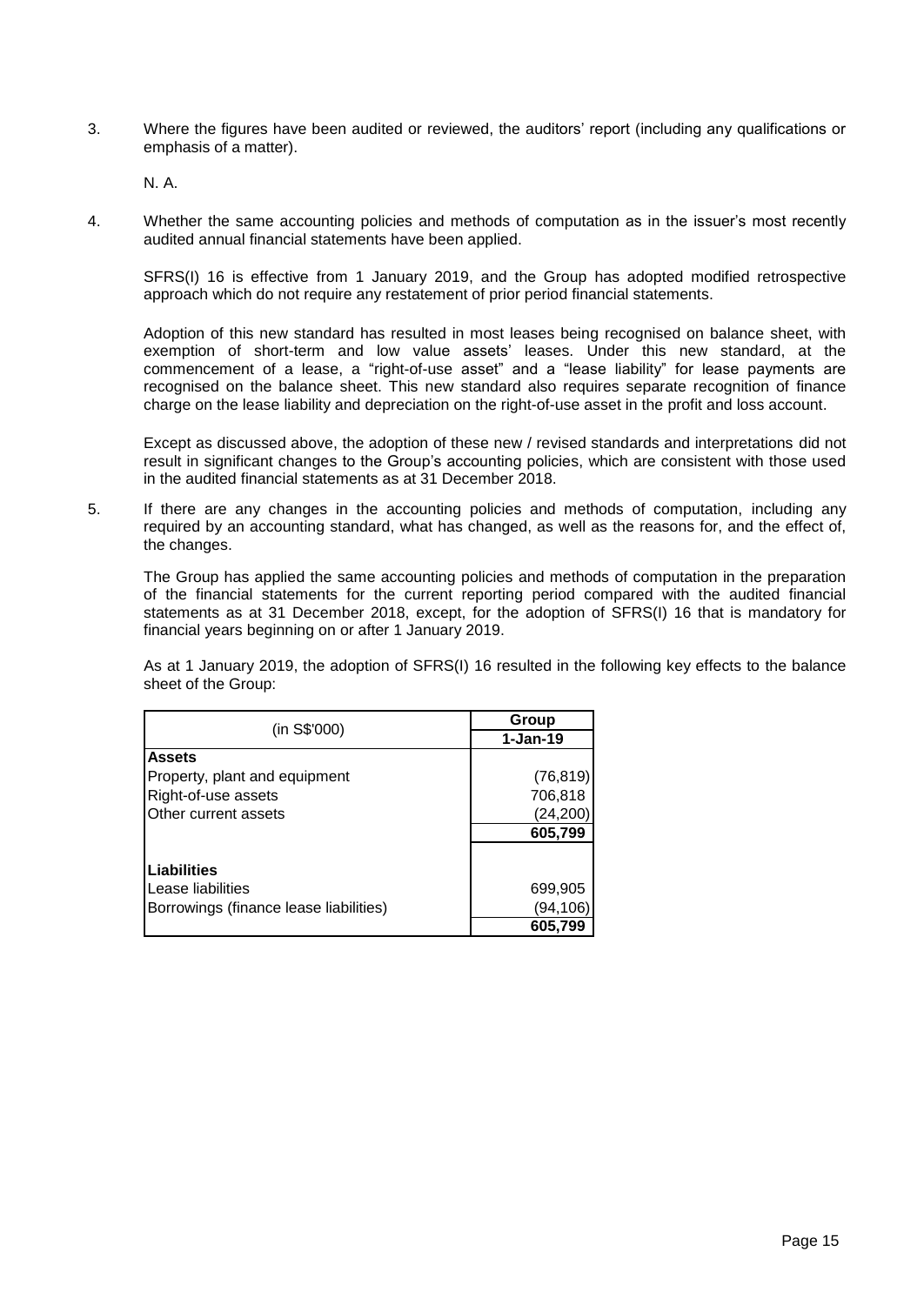6. Earnings per ordinary share of the Group for the current financial period reported and for the corresponding period of the immediately preceding financial year, after deducting any provision for preference dividends.

#### **Reported earnings per ordinary share**

|                                                                          | Group          |               | Group<br>3 Months ended |               |  |  |
|--------------------------------------------------------------------------|----------------|---------------|-------------------------|---------------|--|--|
| <b>Reported EPS</b>                                                      | 9 Months Ended |               |                         |               |  |  |
|                                                                          | 30-Sep-19      | 30-Sep-18     | 30-Sep-19               | 30-Sep-18     |  |  |
| (a) Based on weighted average no. of shares<br>(cents/share)             | 6.57           | 7.28          | 0.20                    | 0.20          |  |  |
| (b) Based on fully diluted basis (cents/share)                           | 6.49           | 7.18          | 0.19                    | 0.20          |  |  |
| Weighted average no. of shares applicable to<br>basic earnings per share | 3,186,368,613  | 3,177,075,433 | 3,186,528,541           | 3,184,049,334 |  |  |
| Weighted average no. of shares based on fully<br>diluted basis           | 3,225,094,699  | 3,220,584,105 | 3,225,293,426           | 3,225,403,103 |  |  |

- 7. Net asset value (for the Issuer and Group) per ordinary share based on the total number of issued shares of the issuer at the end of the:
	- (a) current financial period reported on; and
	- (b) immediately preceding financial year.

|                                                                                                      | Group     |           | Company   |           |  |
|------------------------------------------------------------------------------------------------------|-----------|-----------|-----------|-----------|--|
|                                                                                                      | As at     | As at     | As at     | As at     |  |
| (In cents per share)                                                                                 | 30-Sep-19 | 31-Dec-18 | 30-Sep-19 | 31-Dec-18 |  |
| Net asset value (NAV) per ordinary share<br>based on issued share capital as at end of the<br>period | 190.36    | 193.38    | 266.12    | 255.23    |  |

Net asset value (excluding capital securities) for the Group per ordinary share based on issued share capital at 30 September 2019 was 158.81 cents per share (31 December 2018:161.39 cents per share).

- 8. A review of the performance of the Group, to the extent necessary for a reasonable understanding of the Group's business. It must include a discussion of the following:
	- (a) any significant factors that affected the turnover, costs, and earnings of the Group for the current financial period reported on, including (where applicable) seasonal or cyclical factors; and
	- (b) any material factors that affected the cash flow, working capital, assets or liabilities of the Group during the current financial period reported on.

Please refer to the Management Discussion and Analysis ("MDA"), lodged on SGXNET along with the Financial Results statement, for a review of financial and operational performance.

9. Where a forecast, or a prospect statement, has been previously disclosed to shareholders, any variance between it and the actual results.

There was no forecast made by the Company.

10. A commentary at the date of the announcement of the significant trends and competitive conditions of the industry in which the Group operates and any known factors or events that may affect the Group in the next reporting period and the next 12 months.

Please refer to the MDA for a review of financial and operational performance.